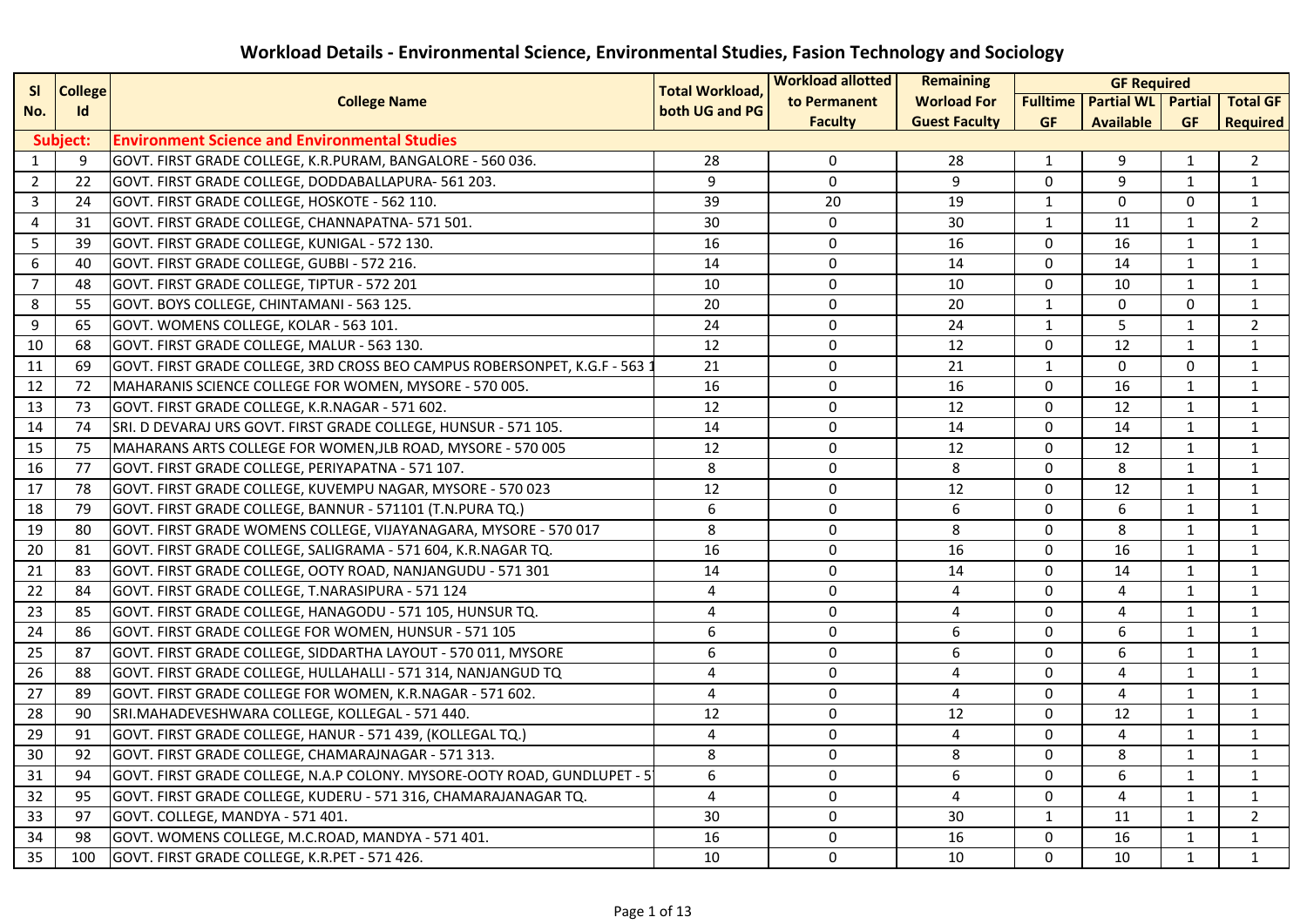| <b>SI</b><br><b>College</b> |     | <b>Total Workload,</b>                                                    | <b>Workload allotted</b> | Remaining      | <b>GF Required</b>   |                 |                           |              |                 |
|-----------------------------|-----|---------------------------------------------------------------------------|--------------------------|----------------|----------------------|-----------------|---------------------------|--------------|-----------------|
| No.                         | Id  | <b>College Name</b>                                                       | both UG and PG           | to Permanent   | <b>Worload For</b>   | <b>Fulltime</b> | <b>Partial WL</b> Partial |              | <b>Total GF</b> |
|                             |     |                                                                           |                          | <b>Faculty</b> | <b>Guest Faculty</b> | <b>GF</b>       | <b>Available</b>          | <b>GF</b>    | <b>Required</b> |
| 36                          | 102 | GOVT. FIRST GRADE COLLEGE FOR WOMEN, MADDUR.                              | 8                        | $\Omega$       | 8                    | $\Omega$        | 8                         | 1            | 1               |
| 37                          | 103 | GOVT. FIRST GRADE COLLEGE, KOPPA - 571 425, MADDUR TQ.,                   | 6                        | 0              | 6                    | $\mathbf 0$     | 6                         | 1            | $\mathbf{1}$    |
| 38                          | 104 | GOVT. FIRST GRADE COLLEGE, KYATHANAHALLI - 571 427, PANDAVAPURA           | 4                        | $\Omega$       | 4                    | $\mathbf 0$     | 4                         | 1            | $\mathbf{1}$    |
| 39                          | 105 | GOVT. FIRST GRADE COLLEGE, NAGAMANGALA - 571 432                          | 4                        | 0              | 4                    | 0               | 4                         | 1            | $\mathbf{1}$    |
| 40                          | 106 | GOVT. FIRST GRADE COLLEGE, PANDAVAPURA - 571 434                          | 6                        | 0              | 6                    | 0               | 6                         | 1            | $\mathbf{1}$    |
| 41                          | 109 | GOVT. FIRST GRADE COLLEGE, HALAGUR - 571 421, MALAVALLI TQ.               | 8                        | 0              | 8                    | 0               | 8                         | 1            | $\mathbf{1}$    |
| 42                          | 110 | GOVT. FIRST GRADE COLLEGE, MELUKOTE - 571 431, PANDAVAPURA TQ.            | 4                        | 0              | 4                    | $\mathbf 0$     | 4                         | $\mathbf{1}$ | $\mathbf{1}$    |
| 43                          | 111 | GOVT. FIRST GRADE COLLEGE FOR WOMEN, K.R.PET - 571 426                    | 14                       | $\Omega$       | 14                   | $\mathbf 0$     | 14                        | $\mathbf{1}$ | $\mathbf{1}$    |
| 44                          | 112 | GOVT. SCIENCE COLLEGE, HASSAN - 573 201.                                  | 26                       | 0              | 26                   | $\mathbf{1}$    | $\overline{7}$            | $\mathbf{1}$ | $\overline{2}$  |
| 45                          | 113 | GOVT. ARTS COLLEGE, HASSAN - 573 201.                                     | 14                       | 0              | 14                   | $\mathbf 0$     | 14                        | 1            | $\mathbf{1}$    |
| 46                          | 114 | GOVT. FIRST GRADE COLLEGE FOR WOMEN, NEAR STADIUM, M.G.ROAD, HASSAN - 5   | 8                        | 0              | 8                    | 0               | 8                         | 1            | $\mathbf{1}$    |
| 47                          | 115 | B.M.SHETTY, GOVT. FIRST GRADE COLLEGE, KONNANUR - 573 130, (ARKALGUDU TQ. | 6                        | 0              | 6                    | $\Omega$        | 6                         | $\mathbf{1}$ | $\mathbf{1}$    |
| 48                          | 116 | GOVT. FIRST GRADE COLLEGE, HOLENARASEPURA - 573 211.                      | 8                        | $\Omega$       | 8                    | $\Omega$        | 8                         | $\mathbf{1}$ | $\mathbf{1}$    |
| 49                          | 117 | GOVT. FIRST GRADE WOMENS COLLEGE, HOLENARASIPURA - 573 211                | 12                       | 0              | 12                   | 0               | 12                        | 1            | $\mathbf{1}$    |
| 50                          | 118 | H D DEVEGOWDA GOVT. FIRST GRADE COLLEGE, PADAVALAHIPPE - 573 215, HOLENA  | 4                        | 0              | 4                    | $\mathbf 0$     | 4                         | 1            | $\mathbf{1}$    |
| 51                          | 119 | GOVT. FIRST GRADE COLLEGE, SAKALESHPURA - 573 134.                        | 12                       | 0              | 12                   | 0               | 12                        | $\mathbf{1}$ | $\mathbf{1}$    |
| 52                          | 120 | GOVT. FIRST GRADE COLLEGE, ARKALGUDU - 573 102.                           | 12                       | 0              | 12                   | 0               | 12                        | $\mathbf{1}$ | $\mathbf{1}$    |
| 53                          | 122 | GOVT. FIRST GRADE COLLEGE, JAWAGAL - 573 125, (ARASIKERE TQ.)             | 4                        | $\Omega$       | 4                    | $\Omega$        | 4                         | $\mathbf{1}$ | $\mathbf{1}$    |
| 54                          | 124 | GOVT. FIRST GRADE COLLEGE, CHANNARAYAPATNA - 573 116.                     | 8                        | 0              | 8                    | $\Omega$        | 8                         | 1            | $\mathbf{1}$    |
| 55                          | 126 | GOVT. FIRST GRADE COLLEGE, ARASIKERE - 573 103                            | 8                        | 0              | 8                    | $\mathbf 0$     | 8                         | 1            | $\mathbf{1}$    |
| 56                          | 127 | GOVT. HOME SCIENCE COLLEGE FOR WOMEN, N. E. BASIC SCHOOL, RANGOLI HALLA,  | 12                       | 0              | 12                   | 0               | 12                        | 1            | $\mathbf{1}$    |
| 57                          | 128 | GOVT. HOME SCIENCE COLLEGE FOR WOMEN, HOLENARASIPURA - 573 211            | 6                        | 0              | 6                    | $\mathbf 0$     | 6                         | 1            | $\mathbf{1}$    |
| 58                          | 129 | GOVT. FIRST GRADE COLLEGE, HIRISAAVE - 573 124, CHENNARAYAPATNA TQ.       | 6                        | $\Omega$       | 6                    | $\mathbf 0$     | 6                         | $\mathbf{1}$ | $\mathbf{1}$    |
| 59                          | 130 | GOVT. FIRST GRADE COLLEGE, UDAYPURA, CHENNARAYAPATNA TQ.                  | 6                        | 0              | 6                    | 0               | 6                         | 1            | $\mathbf{1}$    |
| 60                          | 131 | GOVT. FIRST GRADE COLLEGE, BAANAVARA - 573 112, ARASIKERE TQ.             | 8                        | 0              | 8                    | 0               | 8                         | 1            | $\mathbf{1}$    |
| 61                          | 134 | GOVT. FIRST GRADE COLLEGE, HALEBIDU - 573 121, BELUR TQ.                  | 8                        | 0              | 8                    | 0               | 8                         | 1            | $\mathbf{1}$    |
| 62                          | 138 | SIR.M.VISHWESHWARAIAH GOVT. SCIENCE COLLEGE, BOMMANAKATTE, BHADRAVA       | 8                        | 0              | 8                    | $\mathbf 0$     | 8                         | 1            | $\mathbf{1}$    |
| 63                          | 139 | GOVT. FIRST GRADE COLLEGE, SHIKARIPURA - 577 427.                         | 16                       | $\Omega$       | 16                   | $\Omega$        | 16                        | $\mathbf{1}$ | $\mathbf{1}$    |
| 64                          | 140 | GOVT. FIRST GRADE COLLEGE, HOSANAGARA - 577 418.                          | 8                        | 0              | 8                    | 0               | 8                         | $\mathbf{1}$ | $\mathbf{1}$    |
| 65                          | 141 | GOVT. FIRST GRADE COLLEGE, SORABA - 577 429.                              | 8                        | 0              | 8                    | 0               | 8                         | $\mathbf{1}$ | $\mathbf{1}$    |
| 66                          | 142 | SIR.M.VISHWESHWARAIAH GOVT. ARTS & COMMERCE COLLEGE, NEW TOWN, BHAD       | 8                        | 0              | 8                    | $\Omega$        | 8                         | 1            | $\mathbf{1}$    |
| 67                          | 143 | GOVT. FIRST GRADE COLLEGE, ANAVATTI- 577 413, (SORABA TQ.).               | 4                        | 0              | 4                    | 0               | 4                         | 1            | 1               |
| 68                          | 144 | GOVT. FIRST GRADE COLLEGE, HOLEHONNUR - 577 227, (BADRAVATHI TQ.)         | 4                        | $\Omega$       | 4                    | $\mathbf{0}$    | 4                         | 1            | $\mathbf{1}$    |
| 69                          | 145 | SMT. INDIRAGANDHI GOVT. FIRST GRADE COLLEGE FOR WOMEN, SAGAR - 577 401.   | 32                       | 0              | 32                   | $\mathbf{1}$    | 13                        | 1            | 2               |
| 70                          | 146 | GOVT. FIRST GRADE COLLEGE, BHADRAVATHI - 577 301.                         | 4                        | 0              | 4                    | 0               | 4                         | 1            | 1               |
| 71                          | 147 | GOVT. FIRST GRADE COLLEGE, SHIMOGA - 577 201                              | 32                       | 16             | 16                   | 0               | 16                        | 1            | $\mathbf{1}$    |
| 72                          | 148 | GOVT. FIRST GRADE COLLEGE, THIRTHAHALLI - 577 432                         | 20                       | 0              | 20                   | $\mathbf{1}$    | $\mathbf 0$               | $\mathbf 0$  | $\mathbf{1}$    |
| 73                          | 149 | GOVT. FIRST GRADE COLLEGE, RIPPANPET - 577 426, HOSANAGARA TQ.            | 8                        | $\mathbf 0$    | 8                    | 0               | 8                         | 1            | $\mathbf{1}$    |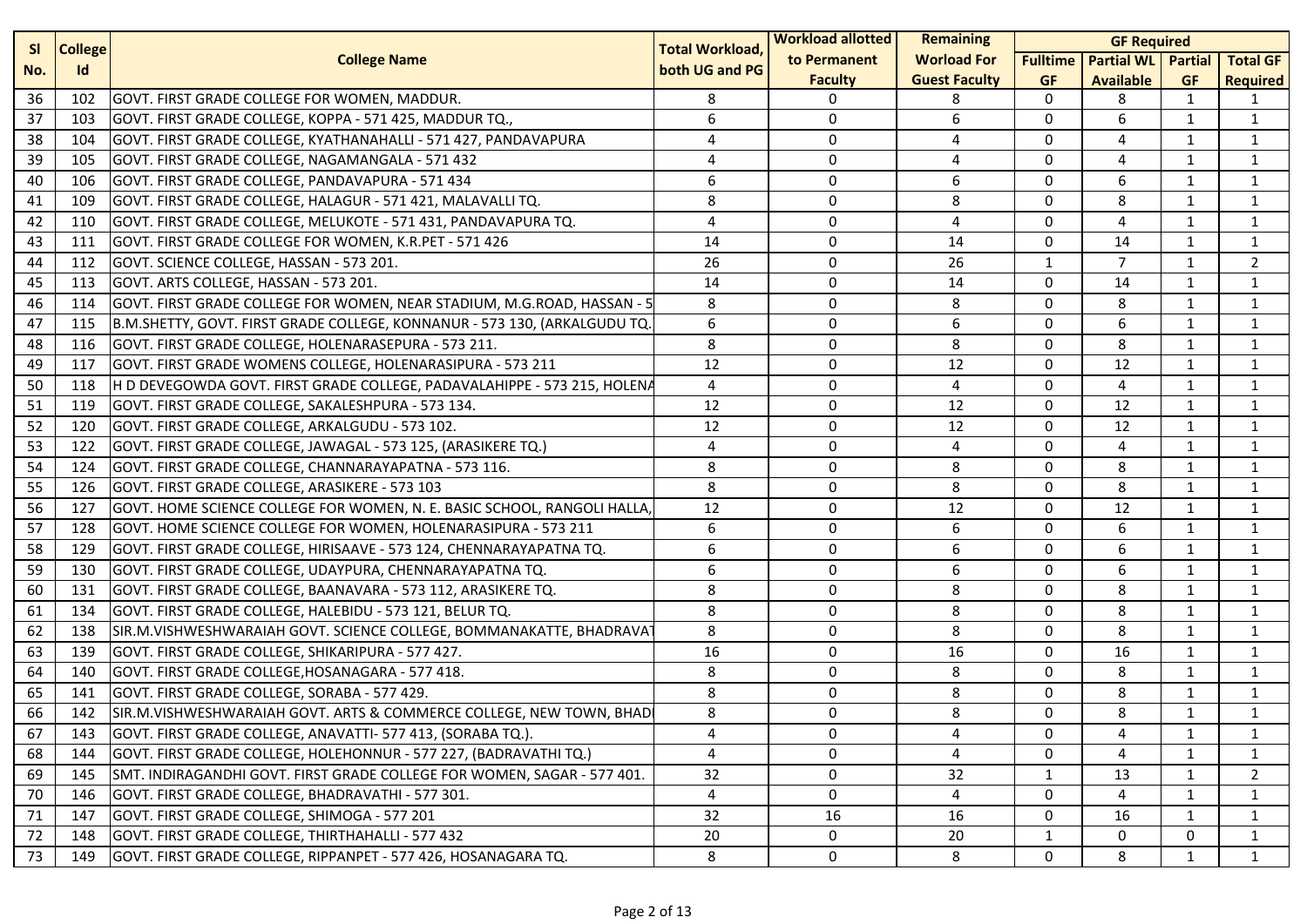| <b>College</b><br><b>SI</b> |     | <b>Total Workload,</b>                                                      | <b>Workload allotted</b> | Remaining      | <b>GF Required</b>   |                 |                           |              |                 |
|-----------------------------|-----|-----------------------------------------------------------------------------|--------------------------|----------------|----------------------|-----------------|---------------------------|--------------|-----------------|
| No.                         | Id  | <b>College Name</b>                                                         | both UG and PG           | to Permanent   | <b>Worload For</b>   | <b>Fulltime</b> | <b>Partial WL</b> Partial |              | <b>Total GF</b> |
|                             |     |                                                                             |                          | <b>Faculty</b> | <b>Guest Faculty</b> | <b>GF</b>       | <b>Available</b>          | <b>GF</b>    | <b>Required</b> |
| 74                          | 150 | GOVT. FIRST GRADE COLLEGE, SHIRALAKOPPA - 577 427, SHIKARIPURA TQ:          | 4                        | 0              | 4                    | 0               | 4                         | 1            | 1               |
| 75                          | 151 | GOVT. ARTS COLLEGE, CHITRADURGA - 577 501.                                  | 20                       | 0              | 20                   | $\mathbf{1}$    | 0                         | $\Omega$     | $\mathbf{1}$    |
| 76                          | 152 | H.P.C.C.GOVT. COLLEGE, CHALLAKERE - 577 522.                                | 16                       | 0              | 16                   | $\mathbf 0$     | 16                        | 1            | $\mathbf{1}$    |
| 77                          | 153 | GOVT. SCIENCE COLLEGE, CHITRADURGA - 577 501.                               | 27                       | 0              | 27                   | $\mathbf{1}$    | 8                         | 1            | $\overline{2}$  |
| 78                          | 154 | GOVT. FIRST GRADE COLLEGE, HOSADURGA - 577 527.                             | 12                       | 0              | 12                   | $\mathbf 0$     | 12                        | $\mathbf{1}$ | $\mathbf{1}$    |
| 79                          | 156 | VEDAVATHI GOVT. FIRST GRADE COLLEGE, HIRIYUR - 572 143.                     | 6                        | $\mathbf 0$    | 6                    | 0               | 6                         | 1            | 1               |
| 80                          | 159 | GOVT. FIRST GRADE COLLEGE, HOLALKERE - 577 501                              | 6                        | $\mathbf 0$    | 6                    | $\mathbf 0$     | 6                         | 1            | $\mathbf{1}$    |
| 81                          | 160 | GOVT. FIRST GRADE COLLEGE, JAVANAGONDANAHALLI - 577 511, HIRIYUR TQ         | 4                        | 0              | 4                    | $\mathbf 0$     | 4                         | 1            | $\mathbf{1}$    |
| 82                          | 161 | VANI VILAS SUGAR FACTORY EDUCATION TRUST COLLEGE, HIRIYUR - 572 144. (1980- | 12                       | 0              | 12                   | 0               | 12                        | 1            | 1               |
| 83                          | 162 | SRI SRI SHIVALINGESHWARA SWAMY GOVT. FIRST GRADE COLLEGE, CHANNAGIRI - 5    | 9                        | $\mathbf 0$    | 9                    | $\mathbf 0$     | 9                         | 1            | $\mathbf{1}$    |
| 84                          | 164 | GOVT. FIRST GRADE COLLEGE, NYAMATHI - 577 223, (HONNALI TQ.)                | 4                        | $\mathbf 0$    | 4                    | 0               | $\overline{4}$            | 1            | 1               |
| 85                          | 165 | GOVT. FIRST GRADE COLLEGE, MCC B BLOCK, DAVANAGERE - 577 004                | 27                       | 16             | 11                   | $\mathbf 0$     | 11                        | 1            | $\mathbf{1}$    |
| 86                          | 166 | GOVT. FIRST GRADE WOMENS COLLEGE, DAVANAGERE - 577 002                      | 9                        | 0              | 9                    | $\mathbf 0$     | 9                         | 1            | $\mathbf{1}$    |
| 87                          | 167 | GOVT. FIRST GRADE COLLEGE, HONNALI - 577 217                                | 8                        | 0              | 8                    | 0               | 8                         | 1            | 1               |
| 88                          | 168 | GOVT. FIRST GRADE COLLEGE, HARIHARA - 577 601                               | 9                        | $\mathbf 0$    | 9                    | $\mathbf 0$     | 9                         | $\mathbf{1}$ | $\mathbf{1}$    |
| 89                          | 169 | GOVT. FIRST GRADE COLLEGE, HARAPANAHALLI - 583 131                          | 16                       | $\mathbf 0$    | 16                   | $\mathbf 0$     | 16                        | 1            | 1               |
| 90                          | 171 | GOVT. FIRST GRADE COLLEGE, SANTE BENNUR - 577 552, CHANNAGIRI TQ.           | $\overline{4}$           | 0              | 4                    | $\mathbf 0$     | 4                         | 1            | 1               |
| 91                          | 173 | I.D.S.G.GOVT. COLLEGE, CHIKKAMAGALUR - 577 102.                             | 34                       | 0              | 34                   | $\mathbf{1}$    | 15                        | 1            | $\overline{2}$  |
| 92                          | 174 | GOVT. FIRST GRADE COLLEGE, KOPPA - 577 126.                                 | 8                        | $\mathbf 0$    | 8                    | $\mathbf 0$     | 8                         | 1            | $\mathbf{1}$    |
| 93                          | 175 | D. S. BELE GOWDA GOVT. FIRST GRADE COLLEGE, MUDIGERE - 577 132.             | 4                        | $\mathbf 0$    | 4                    | $\mathbf 0$     | 4                         | 1            | $\mathbf{1}$    |
| 94                          | 176 | GOVT. FIRST GRADE COLLEGE, NARASIMARAJAPURA - 577 134.                      | 4                        | $\mathbf 0$    | 4                    | $\mathbf 0$     | 4                         | 1            | $\mathbf{1}$    |
| 95                          | 177 | GOVT. FIRST GRADE COLLEGE, AJJAMPURA-577 547, (TARIKERE TQ.)                | 4                        | 0              | 4                    | 0               | 4                         | 1            | 1               |
| 96                          | 178 | GOVT. FIRST GRADE COLLEGE, PANCHANAHALLI- 573 132 (KODUR TQ.)               | 4                        | 0              | 4                    | $\mathbf 0$     | 4                         | 1            | $\mathbf{1}$    |
| 97                          | 179 | GOVT. FIRST GRADE COLLEGE, KADUR - 577 548.                                 | 16                       | $\mathbf 0$    | 16                   | $\mathbf 0$     | 16                        | 1            | 1               |
| 98                          | 180 | GOVT. FIRST GRADE COLLEGE, SRINGERI - 577 139                               | 4                        | $\mathbf 0$    | 4                    | $\mathbf 0$     | 4                         | $\mathbf{1}$ | $\mathbf{1}$    |
| 99                          | 181 | GOVT. FIRST GRADE COLLEGE, TARIKERE - 577 228                               | 4                        | $\mathbf 0$    | 4                    | $\mathbf 0$     | 4                         | 1            | $\mathbf{1}$    |
| 100                         | 182 | GOVT. FIRST GRADE COLLEGE, KALASA - 577 124, SRINGERI TQ.                   | 4                        | 0              | 4                    | $\mathbf 0$     | 4                         | 1            | $\mathbf{1}$    |
| 101                         | 183 | GOVT. FIRST GRADE COLLEGE, BIRUR - 577 116, KADUR TQ.                       | 4                        | 0              | 4                    | $\mathbf 0$     | 4                         | $\mathbf{1}$ | $\mathbf{1}$    |
| 102                         | 185 | GOVT. FIRST GRADE COLLEGE, SAKARAYAPATNA - 577 135, KADUR TQ:               | 4                        | $\mathbf 0$    | 4                    | $\mathbf 0$     | 4                         | 1            | 1               |
| 103                         | 205 | GOVT. FIRST GRADE COLLEGE, SHANKARNARAYAN - 576 227, (KUNDAPUR TQ.)         | 8                        | $\mathbf 0$    | 8                    | $\mathbf 0$     | 8                         | 1            | $\mathbf{1}$    |
| 104                         | 299 | GOVT. COLLEGE, SEDAM ROAD, GULBARGA - 585 105.                              | 14                       | $\mathbf 0$    | 14                   | $\mathbf{0}$    | 14                        | 1            | $\mathbf{1}$    |
| 105                         | 300 | GOVT. FIRST GRADE COLLEGE, JEWARGI - 585 310.                               | 6                        | 0              | 6                    | 0               | 6                         | 1            | 1               |
| 106                         | 303 | GOVT. FIRST GRADE COLLEGE, AFZALPUR - 585 301.                              | 6                        | $\mathbf{0}$   | 6                    | $\mathbf{0}$    | 6                         | 1            | $\mathbf{1}$    |
| 107                         | 317 | GOVT. FIRST GRADE COLLEGE, SHAHAPUR - 585 223.                              | 4                        | 0              | 4                    | 0               | 4                         | 1            | 1               |
| 108                         | 318 | GOVT. FIRST GRADE COLLEGE, SURAPURA - 585 224.                              | 8                        | 0              | 8                    | 0               | 8                         | 1            | 1               |
| 109                         | 320 | GOVT. COLLEGE, SINDHANOOR - 584 128.                                        | 8                        | 0              | 8                    | 0               | 8                         | 1            | 1               |
| 110                         | 325 | GOVT. FIRST GRADE COLLEGE, LINGASAGUR - 584 122                             | 5                        | 0              | 5                    | 0               | 5                         | 1            | 1               |
| 111                         | 328 | GOVT. FIRST GRADE COLLEGE, YELBURGA - 583 236.                              | 18                       | $\mathbf 0$    | 18                   | 0               | 18                        | 1            | $\mathbf{1}$    |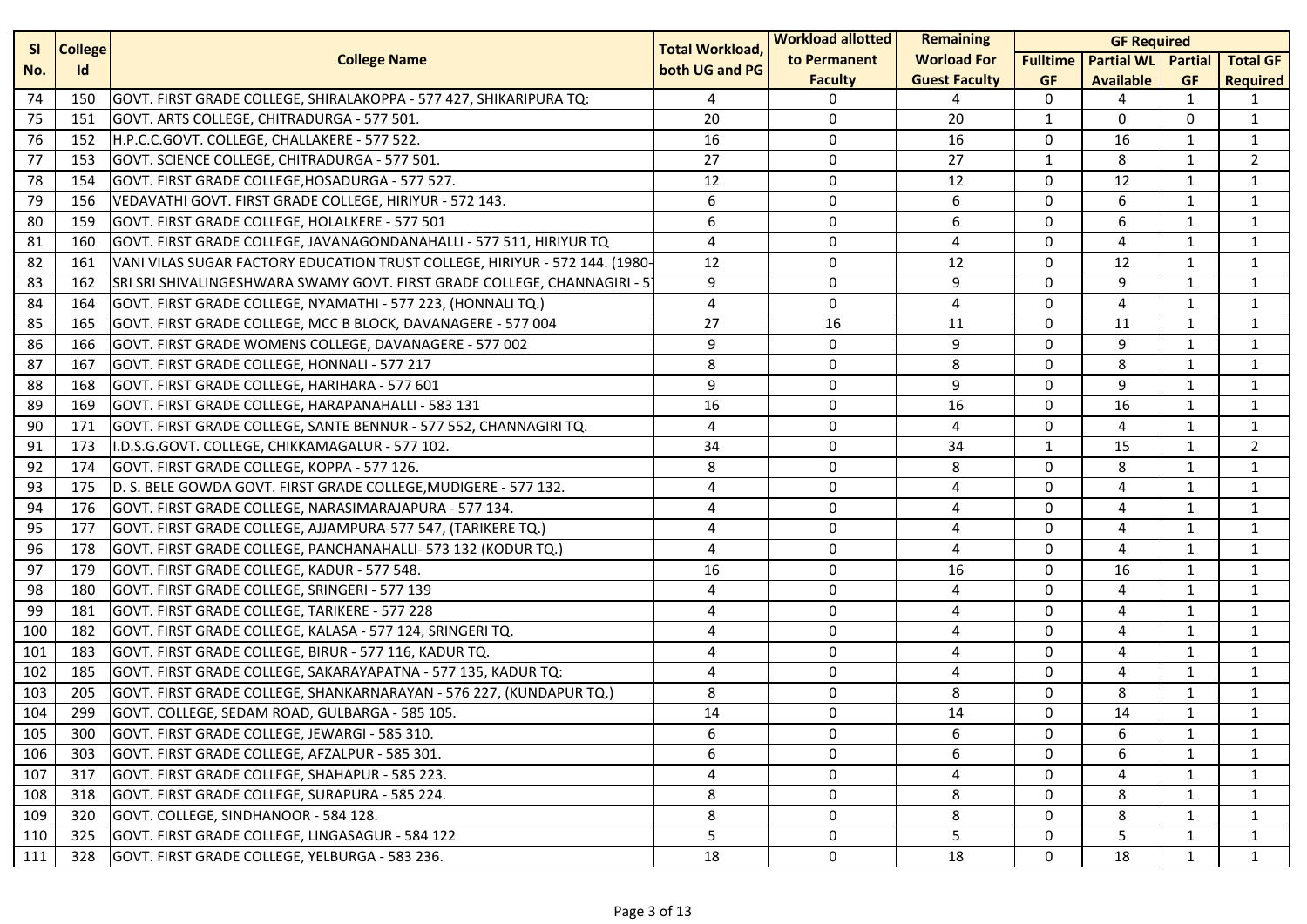| <b>SI</b><br><b>College</b> |          | <b>Total Workload,</b>                                                    | <b>Workload allotted</b> | <b>Remaining</b><br><b>GF Required</b> |                      |                         |                           |                |                 |
|-----------------------------|----------|---------------------------------------------------------------------------|--------------------------|----------------------------------------|----------------------|-------------------------|---------------------------|----------------|-----------------|
| No.                         | Id       | <b>College Name</b>                                                       | both UG and PG           | to Permanent                           | <b>Worload For</b>   | <b>Fulltime</b>         | <b>Partial WL</b> Partial |                | <b>Total GF</b> |
|                             |          |                                                                           |                          | <b>Faculty</b>                         | <b>Guest Faculty</b> | <b>GF</b>               | <b>Available</b>          | <b>GF</b>      | <b>Required</b> |
| 112                         | 329      | GOVT. FIRST GRADE COLLEGE, KUSTAGI - 584 121.                             | 21                       | 0                                      | 21                   | 1                       | 0                         | 0              |                 |
| 113                         | 330      | SRI. KOLLI NAGESHWAR RAO GOVT. FIRST GRADE COLLEGE, GANGAVATHI - 583 227. | 16                       | 0                                      | 16                   | 0                       | 16                        | $\mathbf{1}$   | 1               |
| 114                         | 331      | GOVT. FIRST GRADE COLLEGE, KOPPAL - 583 231                               | 40                       | 0                                      | 40                   | $\overline{2}$          | 0                         | 0              | $\overline{2}$  |
| 115                         | 332      | GOVT. FIRST GRADE COLLEGE, HOSABANDI ARALAPURA, KOPPAL TQ:                | 4                        | 0                                      | 4                    | $\mathbf 0$             | 4                         | 1              | 1               |
| 116                         | 334      | GOVT. FIRST GRADE COLLEGE, ALAVANDI - 585 226, KOPPAL TQ.                 | 4                        | 0                                      | 4                    | $\mathbf 0$             | 4                         | $\mathbf{1}$   | 1               |
| 117                         | 336      | GOVT. FIRST GRADE COLLEGE, HIREVANKALKUNTA - 583237, YELBURGA TQ.         | 8                        | 0                                      | 8                    | 0                       | 8                         | 1              | $\mathbf{1}$    |
| 118                         | 337      | GOVT. FIRST GRADE COLLEGE, IRKALGADA - 583 237, KOPPAL TQ.                | 6                        | 0                                      | 6                    | 0                       | 6                         | 1              | 1               |
| 119                         | 338      | GOVT. FIRST GRADE COLLEGE, KANAKAGIRI - 584 119, GANGAVATHI TQ.           | 4                        | 0                                      | 4                    | $\mathbf 0$             | 4                         | 1              | $\mathbf{1}$    |
| 120                         | 339      | GOVT. FIRST GRADE COLLEGE, KUDLIGI - 583 135.                             | 12                       | 0                                      | 12                   | $\mathbf 0$             | 12                        | 1              | 1               |
| 121                         | 340      | SMT. SARALADEVI SATHESHCHANDRA AGARWAL GOVT. FIRST GRADE COLLEGE, S. N    | 22                       | 0                                      | 22                   | $\mathbf{1}$            | $\mathbf 0$               | $\mathbf{0}$   | $\mathbf{1}$    |
| 122                         | 341      | GANGAVATHI VENKATARAMANASHETTY PADMAVATHAMMA GOVT. FIRST GRADE C(         | 24                       | 0                                      | 24                   | 1                       | 5                         | 1              | $\overline{2}$  |
| 123                         | 342      | GOVT. FIRST GRADE COLLEGE, KAMPLI - 583 132, (HOSPET TQ.)                 | 6                        | 0                                      | 6                    | 0                       | 6                         | 1              | 1               |
| 124                         | 343      | GOVT. FIRST GRADE COLLEGE, SIRAGUPPA - 583 121.                           | 8                        | 0                                      | 8                    | $\mathbf 0$             | 8                         | 1              | $\mathbf{1}$    |
| 125                         | 344      | GOVT. FIRST GRADE COLLEGE, KURUGOD - 583 116                              | 9                        | 0                                      | 9                    | $\mathbf 0$             | 9                         | 1              | 1               |
| 126                         | 346      | GOVT. FIRST GRADE COLLEGE, SANDUR - 583 119                               | 12                       | 0                                      | 12                   | $\mathbf 0$             | 12                        | $\mathbf{1}$   | 1               |
| 127                         | 347      | GOVT. FIRST GRADE COLLEGE, HOSPET - 583 201                               | 30                       | 0                                      | 30                   | 1                       | 11                        | $\mathbf{1}$   | $\overline{2}$  |
| 128                         | 348      | SMT. RUDRAMBA M P PRAKASH GOVT. FIRST GRADE COLLEGE, HUVINAHADAGALI - 5   | 12                       | 0                                      | 12                   | 0                       | 12                        | 1              | $\mathbf{1}$    |
| 129                         | 349      | GOVT. FIRST GRADE COLLEGE, MARIYAMMANAHALLI - 583 222, HOSPET TQ.         | 4                        | 0                                      | 4                    | $\mathbf 0$             | 4                         | 1              | $\mathbf{1}$    |
| 130                         | 350      | GOVERNMENT COMMERCE AND MANAGEMENT COLLEGE, ANANTPUR ROAD, BELLAI         | 18                       | 0                                      | 18                   | $\mathbf 0$             | 18                        | 1              | $\mathbf{1}$    |
| 131                         | 356      | GOVT. FIRST GRADE COLLEGE, HUMNABAAD - 585 330                            | 6                        | 0                                      | 6                    | $\mathbf 0$             | 6                         | $\mathbf{1}$   | $\mathbf{1}$    |
| 132                         | 360      | GOVT. FIRST GRADE COLLEGE, BYRAPURA                                       | 6                        | 0                                      | 6                    | 0                       | 6                         | 1              | 1               |
| 133                         | 362      | GOVT. FIRST GRADE COLLEGE, SAGAR                                          | 8                        | 0                                      | 8                    | $\mathbf 0$             | 8                         | $\mathbf{1}$   | $\mathbf{1}$    |
| 134                         | 369      | GOVT. FIRST GRADE COLLEGE, TALAKADU, T.NARASIPURA TQ.                     | 4                        | 0                                      | 4                    | $\mathbf 0$             | 4                         | 1              | $\mathbf{1}$    |
| 135                         | 370      | GOVT. FIRST GRADE COLLEGE, BETTADAPURA, PERIYAPATTANA, TQ.                | 6                        | 0                                      | 6                    | $\mathbf 0$             | 6                         | 1              | 1               |
| 136                         | 372      | GOVT FIRST GRADE COLLEGE HARUGERI, BELAGUM DIST                           | 4                        | 0                                      | 4                    | $\mathbf 0$             | 4                         | $\mathbf{1}$   | 1               |
| 137                         | 376      | GOVT. FIRST GRADE COLLEGE, AYANUR, SHIMOGA TQ.                            | $\overline{7}$           | 0                                      | $\overline{7}$       | 0                       | $\overline{7}$            | 1              | 1               |
| 138                         | 380      | GOVT. FIRST GRADE COLLEGE, SHIRIWARA, MANVI TQ.                           | 4                        | 0                                      | 4                    | $\mathbf 0$             | 4                         | $\mathbf{1}$   | $\mathbf{1}$    |
| 139                         | 388      | GOVT. FIRST GRADE COLLEGE FOR WOMEN, CHITRADURGA                          | 6                        | 0                                      | 6                    | $\mathbf 0$             | 6                         | 1              | $\mathbf{1}$    |
| 140                         | 389      | GOVT. FIRST GRADE COLLEGE FOR WOMEN, SHIMOGA                              | 4                        | 0                                      | 4                    | $\mathbf 0$             | $\overline{4}$            | 1              | $\mathbf{1}$    |
| 141                         | 395      | GOVT. FIRST GRADE COLLEGE FOR WOMEN, CHAMARAJANAGAR                       | 6                        | 0                                      | 6                    | $\mathbf 0$             | 6                         | $\mathbf{1}$   | 1               |
| 142                         | 404      | GOVT. FIRST GRADE COLLEGE FOR WOMEN, CHICKMAGALUR                         | 8                        | $\Omega$                               | 8                    | $\mathbf{0}$            | 8                         | $\overline{1}$ | 1               |
| 143                         | 410      | MAHARANIS COMMERCE AND MANAGEMENT COLLEGE FOR WOMEN, JLB ROAD, MY         | 14                       | 0                                      | 14                   | 0                       | 14                        | 1              | 1               |
| 144                         | 908      | GOVT. FIRST GRADE COLLEGE FOR WOMEN, GANDADA KOTI, HASSAN.                | 4                        | 0                                      | 4                    | $\mathbf 0$             | 4                         | 1              | $\mathbf{1}$    |
| 145                         | 909      | RESIDENTIAL GOVT FIRST GRADE COLLEGE RAMANAGAR                            | 4                        | 0                                      | 4                    | 0                       | 4                         | $\mathbf{1}$   | 1               |
|                             |          | <b>Sub Total (Environmental Science and Environmental Studies)</b>        |                          |                                        |                      | 19                      |                           | 137            | 156             |
|                             | Subject: | <b>Fashion Technology</b>                                                 |                          |                                        |                      |                         |                           |                |                 |
| 1                           | 400      | GOVT. FIRST GRADE COLLEGE FOR WOMEN, DHARWAD                              | 96                       | 37                                     | 59                   | $\mathsf{3}$            | 0                         | $\Omega$       | $\mathsf{3}$    |
|                             |          | <b>Sub Total (Fashion Technology)</b>                                     |                          |                                        |                      | $\overline{\mathbf{3}}$ |                           | $\mathbf{0}$   | $\mathbf{3}$    |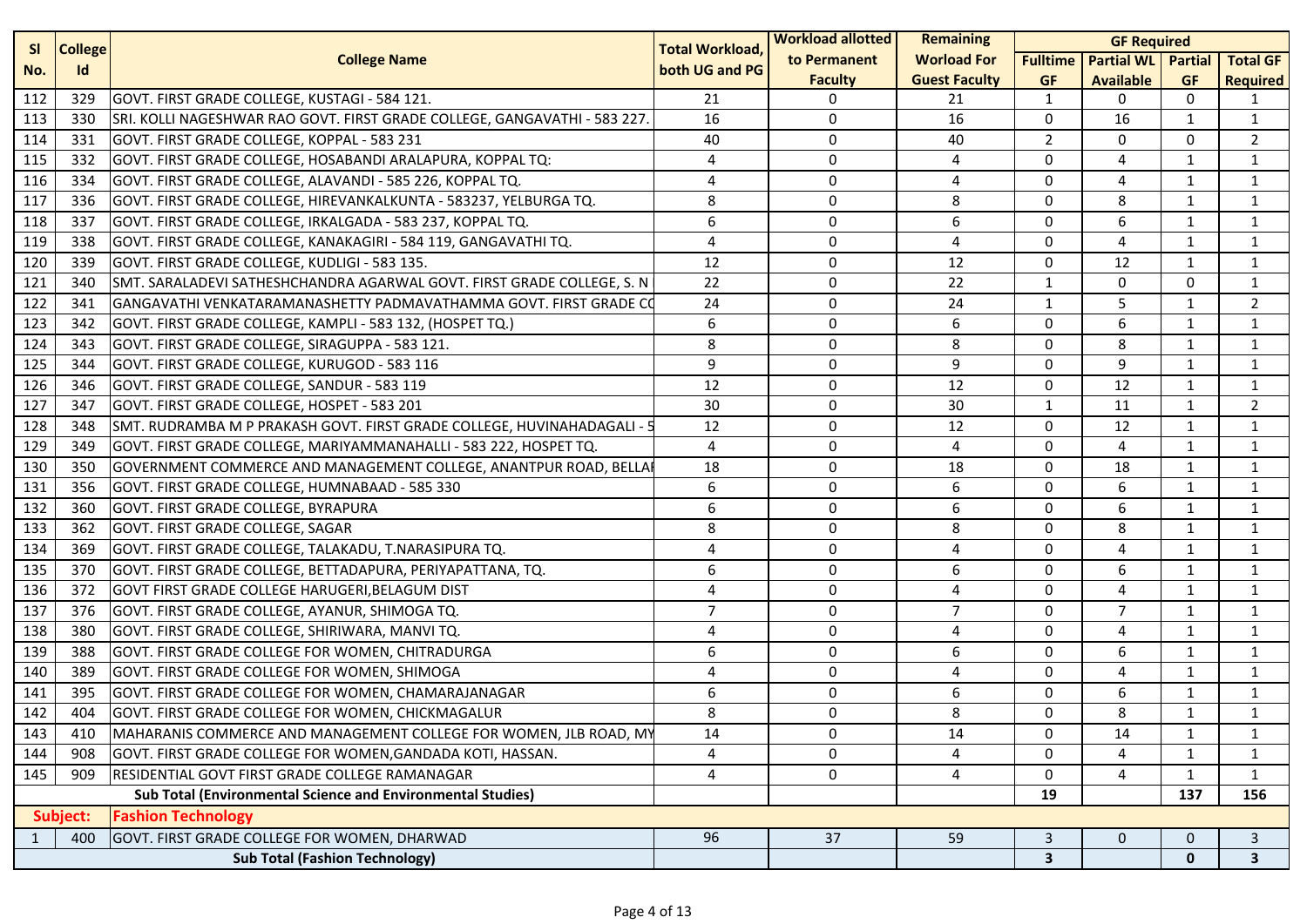| <b>SI</b>      | <b>College</b> |                                                                             | <b>Total Workload,</b> | <b>Workload allotted</b> | <b>Remaining</b>     |                 | <b>GF Required</b>        |              |                 |
|----------------|----------------|-----------------------------------------------------------------------------|------------------------|--------------------------|----------------------|-----------------|---------------------------|--------------|-----------------|
| No.            | <b>Id</b>      | <b>College Name</b>                                                         | both UG and PG         | to Permanent             | <b>Worload For</b>   | <b>Fulltime</b> | <b>Partial WL</b> Partial |              | <b>Total GF</b> |
|                |                |                                                                             |                        | <b>Faculty</b>           | <b>Guest Faculty</b> | <b>GF</b>       | <b>Available</b>          | <b>GF</b>    | <b>Required</b> |
|                | Subject:       | <b>Sociology</b>                                                            |                        |                          |                      |                 |                           |              |                 |
| 1              | $\mathbf{1}$   | MAHARANIS ARTS, COMMERCE AND MANAGEMENT COLLEGE FOR WOMEN, BANGA            | 158                    | 152                      | 6                    | $\mathbf 0$     | 6                         | 1            | 1               |
| $\overline{2}$ | $\overline{7}$ | DR.S.GOPALRAJU GOVT. FIRST GRADE COLLEGE, ANEKAL - 562106.                  | 22                     | 16                       | $\boldsymbol{6}$     | $\mathbf 0$     | 6                         | 1            | $\mathbf{1}$    |
| 3              | 9              | GOVT. FIRST GRADE COLLEGE, K.R.PURAM, BANGALORE - 560 036.                  | 22                     | 16                       | 6                    | $\mathbf 0$     | 6                         | 1            | 1               |
| $\overline{7}$ | 10             | LALBAHADUR SASTRY GOVT. ARTS, SCIENCE AND COMMERCE COLLEGE, R.T.NAGAR,      | 25                     | 16                       | 9                    | $\mathbf{0}$    | 9                         | $\mathbf{1}$ | $\mathbf{1}$    |
| 8              | 12             | GOVT. FIRST GRADE COLLEGE, JAYANAGAR - 560 070, BANGALORE.                  | 22                     | 16                       | 6                    | $\mathbf{0}$    | 6                         | 1            | 1               |
| 9              | 13             | GOVT. FIRST GRADE COLLEGE, MALLESHWARAM - 560 012, BANGALORE.               | 34                     | $\mathbf 0$              | 34                   | $\overline{2}$  | 4                         | 1            | 3               |
| 10             | 14             | GOVT. FIRST GRADE COLLEGE, PEENYA, I STAGE, BANGALORE - 560 058             | 22                     | 16                       | 6                    | $\mathbf 0$     | 6                         | 1            | $\mathbf{1}$    |
| 11             | 15             | GOVT. FIRST GRADE COLLEGE, FRAZER TOWN, BANGALORE - 560 005                 | 22                     | 16                       | 6                    | $\mathbf 0$     | 6                         | 1            | 1               |
| 12             | 16             | GOVT. FIRST GRADE COLLEGE, YELAHANKA, BANGALORE.- 560 064                   | 42                     | 32                       | 10                   | $\mathbf 0$     | 10                        | $\mathbf{1}$ | $\mathbf{1}$    |
| 14             | 18             | GOVT. FIRST GRADE COLLEGE, KENGERI, BANGALORE - 560 060                     | 22                     | 16                       | 6                    | $\mathbf{0}$    | 6                         | $\mathbf{1}$ | $\mathbf{1}$    |
| 15             | 19             | GOVT. FIRST GRADE COLLEGE, VARTHUR - 560 087, BANGALORE EAST                | 22                     | 16                       | $\boldsymbol{6}$     | $\mathbf 0$     | 6                         | $\mathbf{1}$ | $\mathbf{1}$    |
| 18             | 25             | GOVT. FIRST GRADE COLLEGE, SULEBELE - 562 129, HOSKOTE TQ.                  | 26                     | 6                        | 20                   | $\mathbf{1}$    | 5                         | 1            | $\overline{2}$  |
| 19             | 26             | GOVT. FIRST GRADE COLLEGE, NELAMANGALA - 562 123                            | 22                     | 16                       | 6                    | $\mathbf 0$     | 6                         | 1            | $\mathbf{1}$    |
| 20             | 28             | GOVT. FIRST GRADE COLLEGE, RAMANAGARA - 571 511.                            | 22                     | 16                       | 6                    | $\mathbf 0$     | 6                         | $\mathbf{1}$ | $\mathbf{1}$    |
| 21             | 29             | GOVT. FIRST GRADE WOMENS COLLEGE, RAMANGARA - 571 511                       | 22                     | 16                       | 6                    | $\mathbf 0$     | 6                         | $\mathbf{1}$ | 1               |
| 22             | 30             | GOVT. FIRST GRADE COLLEGE, BIDADI - 562 109, RAMANAGAR TQ.                  | 22                     | 16                       | 6                    | $\mathbf 0$     | 6                         | 1            | $\mathbf{1}$    |
| 23             | 31             | GOVT. FIRST GRADE COLLEGE, CHANNAPATNA- 571 501.                            | 22                     | 16                       | 6                    | $\mathbf 0$     | 6                         | 1            | 1               |
| 24             | 32             | GOVT. FIRST GRADE COLLEGE, MAGADI - 562 120.                                | 22                     | 16                       | 6                    | $\mathbf{0}$    | 6                         | 1            | 1               |
| 29             | 38             | GOVT. FIRST GRADE COLLEGE, SIRA - 572 137.                                  | 24                     | 16                       | 8                    | $\mathbf 0$     | 8                         | $\mathbf{1}$ | $\mathbf{1}$    |
| 32             | 41             | SMT. & SRI.Y.E.RANGAIAH SHETTY, GOVT. FIRST GRADE COLLEGE, PAVAGADA - 561 2 | 30                     | 22                       | 8                    | $\mathbf{0}$    | 8                         | $\mathbf{1}$ | 1               |
| 33             | 42             | GOVT. FIRST GRADE COLLEGE, KORATAGERE - 572 129.                            | 24                     | 16                       | 8                    | $\mathbf 0$     | 8                         | 1            | $\mathbf{1}$    |
| 34             | 43             | GOVT. FIRST GRADE COLLEGE, TURUVEKERE - 572 227.                            | 24                     | 16                       | 8                    | $\mathbf 0$     | 8                         | $\mathbf{1}$ | 1               |
| 35             | 44             | GOVT. FIRST GRADE COLLEGE, CHIKKANAIKANAHALLI - 572 214.                    | 24                     | 16                       | 8                    | $\mathbf 0$     | 8                         | 1            | 1               |
| 36             | 46             | GOVT. FIRST GRADE COLLEGE, MADHUGIRI.                                       | 24                     | 16                       | 8                    | $\mathbf 0$     | 8                         | 1            | $\mathbf{1}$    |
| 37             | 48             | GOVT. FIRST GRADE COLLEGE, TIPTUR - 572 201                                 | 24                     | $\overline{4}$           | 20                   | $\mathbf{1}$    | 5                         | $\mathbf{1}$ | 2               |
| 38             | 49             | GOVT. FIRST GRADE COLLEGE, DANDINASHIVARA - 572 215, TURUVEKERE TQ.         | 21                     | 16                       | 5                    | $\mathbf 0$     | 5                         | 1            | $\mathbf{1}$    |
| 39             | 50             | GOVT. FIRST GRADE COLLEGE, BUKKAPATNA - 572 115, SIRA TQ.                   | 24                     | 16                       | 8                    | $\mathbf 0$     | 8                         | $\mathbf{1}$ | 1               |
| 40             | 52             | GOVT. FIRST GRADE COLLEGE, BADAVANAHALLI - 572 112, MADHUGIRI TQ.           | 24                     | 16                       | 8                    | $\mathbf 0$     | 8                         | $\mathbf{1}$ | 1               |
| 41             | 53             | GOVT FIRST GRADE COLLEGE, B.H.ROAD, TUMKUR                                  | 24                     | 16                       | 8                    | $\mathbf{0}$    | 8                         | 1            | $\mathbf{1}$    |
| 42             | 54             | GOVT. COLLEGE, M.G.ROAD, CHIKKABALLAPUR - 562 101.                          | 22                     | 16                       | 6                    | $\mathbf 0$     | 6                         | 1            | 1               |
| 44             | 57             | GOVT. FIRST GRADE COLLEGE, SHIDLAGHATTA - 562 106.                          | 22                     | 16                       | 6                    | $\mathbf 0$     | 6                         | 1            | 1               |
| 45             | 59             | GOVT. FIRST GRADE COLLEGE, GOWRIBIDANUR - 561 208                           | 22                     | 16                       | 6                    | $\mathbf 0$     | 6                         | 1            | 1               |
| 47             | 61             | GOVT. FIRST GRADE COLLEGE, VEMAGAL - 563 157, CHINTHAMANI TQ.               | 25                     | 6                        | 19                   | $\mathbf{1}$    | 4                         | 1            | $\overline{2}$  |
| 50             | 64             | GOVT. COLLEGE, MULBAGAL - 563 131.                                          | 22                     | 16                       | 6                    | 0               | 6                         | $\mathbf{1}$ | $\mathbf{1}$    |
| 51             | 65             | GOVT. WOMENS COLLEGE, KOLAR - 563 101.                                      | 27                     | 16                       | 11                   | $\mathbf{0}$    | 11                        | $\mathbf{1}$ | $\mathbf{1}$    |
| 52             | 66             | GOVT. FIRST GRADE COLLEGE, SULIKUNTE ROAD, BANGARPET - 563 114.             | 21                     | 16                       | 5                    | 0               | 5                         | 1            | 1               |
| 53             | 67             | GOVT. FIRST GRADE COLLEGE, SRINIVASAPURA - 563 135.                         | 22                     | 16                       | 6                    | 0               | 6                         | $\mathbf{1}$ | $\mathbf{1}$    |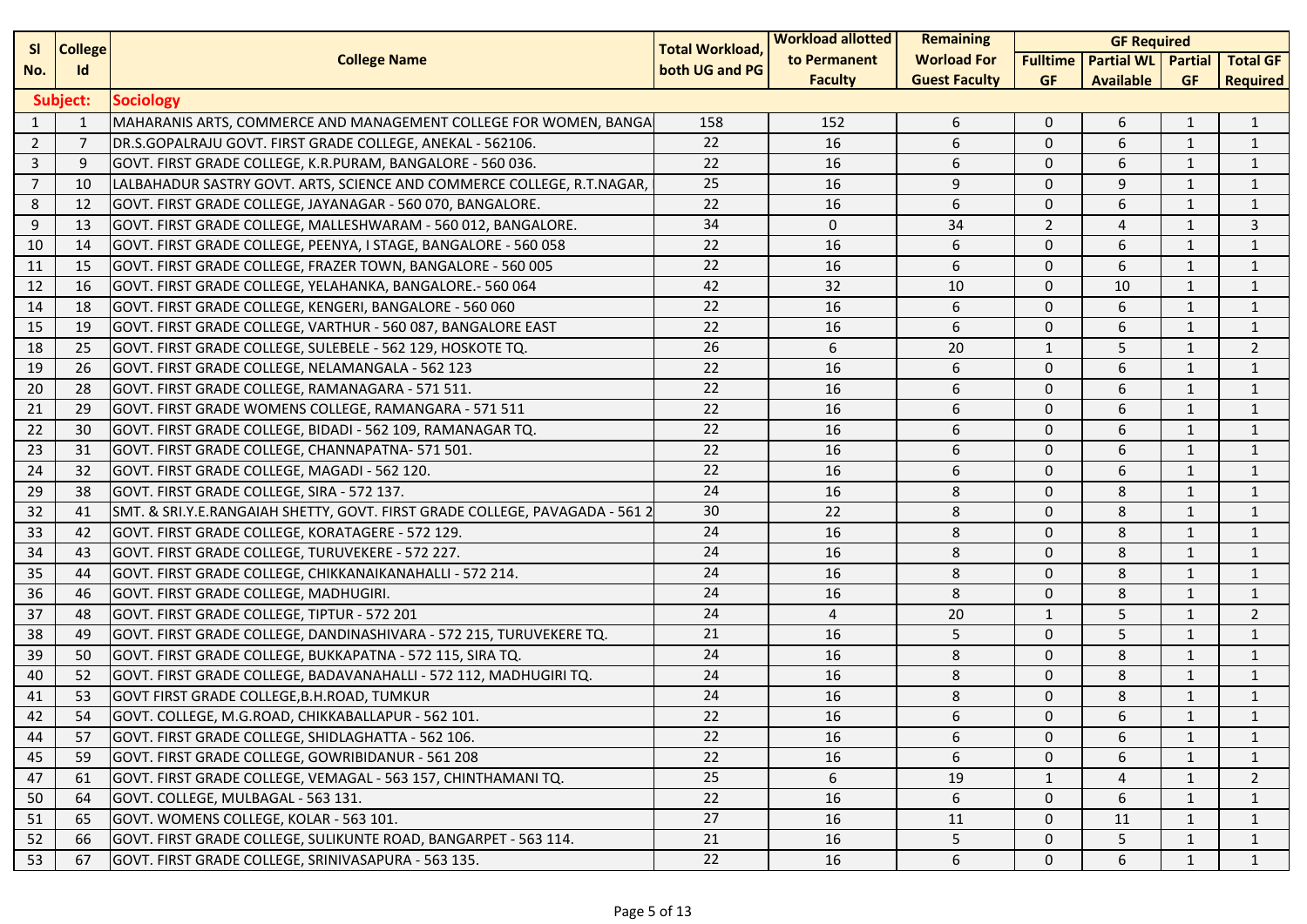| <b>SI</b><br><b>College</b> |     | <b>Total Workload,</b>                                                     | <b>Workload allotted</b> | Remaining      | <b>GF Required</b>   |                 |                           |              |                 |
|-----------------------------|-----|----------------------------------------------------------------------------|--------------------------|----------------|----------------------|-----------------|---------------------------|--------------|-----------------|
| No.                         | Id  | <b>College Name</b>                                                        | both UG and PG           | to Permanent   | <b>Worload For</b>   | <b>Fulltime</b> | <b>Partial WL</b> Partial |              | <b>Total GF</b> |
|                             |     |                                                                            |                          | <b>Faculty</b> | <b>Guest Faculty</b> | <b>GF</b>       | <b>Available</b>          | <b>GF</b>    | <b>Required</b> |
| 55                          | 69  | GOVT. FIRST GRADE COLLEGE, 3RD CROSS BEO CAMPUS ROBERSONPET, K.G.F - 563 : | 25                       | 16             | 9                    | $\mathbf{0}$    | 9                         | 1            | 1               |
| 56                          | 70  | GOVT. FIRST GRADE COLLEGE, BANGARU TIRUPATI - 563 116, HULKUR VILLAGE, BAN | 22                       | 16             | 6                    | $\mathbf{0}$    | 6                         | 1            | $\mathbf{1}$    |
| 59                          | 74  | SRI. D DEVARAJ URS GOVT. FIRST GRADE COLLEGE, HUNSUR - 571 105.            | 23                       | 16             | $\overline{7}$       | $\mathbf 0$     | $\overline{7}$            | 1            | $\mathbf{1}$    |
| 60                          | 75  | MAHARANS ARTS COLLEGE FOR WOMEN, JLB ROAD, MYSORE - 570 005                | 132                      | 118            | 14                   | $\mathbf{0}$    | 14                        | 1            | $\mathbf{1}$    |
| 61                          | 76  | GOVT. FIRST GRADE COLLEGE, HEGGADADEVANAKOTE - 571 114.                    | 24                       | 16             | 8                    | $\mathbf{0}$    | 8                         | 1            | $\mathbf{1}$    |
| 62                          | 77  | GOVT. FIRST GRADE COLLEGE, PERIYAPATNA - 571 107.                          | 23                       | $\mathbf 0$    | 23                   | $\mathbf{1}$    | 8                         | $\mathbf{1}$ | $\overline{2}$  |
| 63                          | 78  | GOVT. FIRST GRADE COLLEGE, KUVEMPU NAGAR, MYSORE - 570 023                 | 23                       | $\mathbf 0$    | 23                   | $\mathbf{1}$    | 8                         | $\mathbf{1}$ | $\overline{2}$  |
| 64                          | 79  | GOVT. FIRST GRADE COLLEGE, BANNUR - 571101 (T.N.PURA TQ.)                  | 23                       | 16             | $\overline{7}$       | $\mathbf{0}$    | $\overline{7}$            | $\mathbf{1}$ | $\mathbf{1}$    |
| 65                          | 80  | GOVT. FIRST GRADE WOMENS COLLEGE, VIJAYANAGARA, MYSORE - 570 017           | 20                       | $\mathbf 0$    | 20                   | $\mathbf{1}$    | 5                         | 1            | $\overline{2}$  |
| 66                          | 81  | GOVT. FIRST GRADE COLLEGE, SALIGRAMA - 571 604, K.R.NAGAR TQ.              | 23                       | 6              | 17                   | $\mathbf{1}$    | $\mathbf 0$               | $\Omega$     | $\mathbf{1}$    |
| 67                          | 82  | GOVT. FIRST GRADE COLLEGE, BILIKERE - 571 103, HUNSUR TQ.                  | 23                       | 16             | $\overline{7}$       | $\mathbf{0}$    | $\overline{7}$            | 1            | 1               |
| 68                          | 83  | GOVT. FIRST GRADE COLLEGE, OOTY ROAD, NANJANGUDU - 571 301                 | 26                       | 16             | 10                   | $\mathbf{0}$    | 10                        | $\mathbf{1}$ | $\mathbf{1}$    |
| 69                          | 84  | GOVT. FIRST GRADE COLLEGE, T.NARASIPURA - 571 124                          | 26                       | 16             | 10                   | $\mathbf{0}$    | 10                        | $\mathbf{1}$ | $\mathbf{1}$    |
| 70                          | 86  | GOVT. FIRST GRADE COLLEGE FOR WOMEN, HUNSUR - 571 105                      | 23                       | 16             | $\overline{7}$       | $\mathbf{0}$    | $\overline{7}$            | 1            | $\mathbf{1}$    |
| 71                          | 87  | GOVT. FIRST GRADE COLLEGE, SIDDARTHA LAYOUT - 570 011, MYSORE              | 23                       | 16             | $\overline{7}$       | $\mathbf{0}$    | $\overline{7}$            | 1            | $\mathbf{1}$    |
| 72                          | 89  | GOVT. FIRST GRADE COLLEGE FOR WOMEN, K.R.NAGAR - 571 602.                  | 20                       | 16             | $\overline{4}$       | $\mathbf{0}$    | $\overline{4}$            | $\mathbf{1}$ | 1               |
| 73                          | 90  | SRI.MAHADEVESHWARA COLLEGE, KOLLEGAL - 571 440.                            | 26                       | 16             | 10                   | $\mathbf{0}$    | 10                        | $\mathbf{1}$ | $\mathbf{1}$    |
| 74                          | 92  | GOVT. FIRST GRADE COLLEGE, CHAMARAJNAGAR - 571 313.                        | 26                       | 6              | 20                   | $\mathbf{1}$    | 5                         | $\mathbf{1}$ | $\overline{2}$  |
| 75                          | 93  | GOVT. FIRST GRADE COLLEGE, YELANDUR - 571 441                              | 6                        | $\mathbf 0$    | 6                    | $\mathbf{0}$    | 6                         | 1            | $\mathbf{1}$    |
| 76                          | 96  | SRI MADDANESHWARA GOVT. FIRST GRADE COLLEGE, KABBAHALLI - 571 319, GUND    | 23                       | 16             | $\overline{7}$       | $\mathbf{0}$    | $\overline{7}$            | 1            | $\mathbf{1}$    |
| 77                          | 97  | GOVT. COLLEGE, MANDYA - 571 401.                                           | 83                       | 48             | 35                   | $\overline{2}$  | 5                         | $\mathbf{1}$ | 3               |
| 78                          | 98  | GOVT. WOMENS COLLEGE, M.C.ROAD, MANDYA - 571 401.                          | 76                       | 64             | 12                   | $\mathbf 0$     | 12                        | $\mathbf{1}$ | $\mathbf{1}$    |
| 79                          | 100 | GOVT. FIRST GRADE COLLEGE, K.R.PET - 571 426.                              | 26                       | $\mathbf 0$    | 26                   | $\mathbf{1}$    | 11                        | 1            | $\overline{2}$  |
| 80                          | 101 | GOVT. FIRST GRADE COLLEGE, MALAVALLI - 571 430                             | 23                       | 16             | $\overline{7}$       | $\mathbf 0$     | $\overline{7}$            | 1            | $\mathbf{1}$    |
| 81                          | 102 | GOVT. FIRST GRADE COLLEGE FOR WOMEN, MADDUR.                               | 26                       | 16             | 10                   | $\mathbf{0}$    | 10                        | 1            | $\mathbf{1}$    |
| 82                          | 103 | GOVT. FIRST GRADE COLLEGE, KOPPA - 571 425, MADDUR TQ.,                    | 23                       | 16             | $\overline{7}$       | $\mathbf{0}$    | $\overline{7}$            | $\mathbf{1}$ | $\mathbf{1}$    |
| 83                          | 105 | GOVT. FIRST GRADE COLLEGE, NAGAMANGALA - 571 432                           | 26                       | $\mathbf 0$    | 26                   | $\mathbf{1}$    | 11                        | $\mathbf{1}$ | $\overline{2}$  |
| 84                          | 106 | GOVT. FIRST GRADE COLLEGE, PANDAVAPURA - 571 434                           | 26                       | 16             | 10                   | $\mathbf{0}$    | 10                        | $\mathbf{1}$ | $\mathbf{1}$    |
| 86                          | 108 | GOVT. FIRST GRADE COLLEGE, K.R.SAGARA - 571 607, SRIRANGAPATNA TQ.         | 9                        | $\mathbf 0$    | 9                    | $\mathbf{0}$    | 9                         | $\mathbf{1}$ | $\mathbf{1}$    |
| 87                          | 109 | GOVT. FIRST GRADE COLLEGE, HALAGUR - 571 421, MALAVALLI TQ.                | 23                       | 16             | $\overline{7}$       | $\mathbf{0}$    | $\overline{7}$            | 1            | $\mathbf{1}$    |
| 89                          | 112 | GOVT. SCIENCE COLLEGE, HASSAN - 573 201.                                   | 9                        | $\mathbf 0$    | 9                    | $\Omega$        | 9                         | $\mathbf{1}$ | $\mathbf{1}$    |
| 90                          | 113 | GOVT. ARTS COLLEGE, HASSAN - 573 201.                                      | 103                      | 60             | 43                   | $\overline{2}$  | 13                        | 1            | 3               |
| 92                          | 115 | B.M.SHETTY, GOVT. FIRST GRADE COLLEGE, KONNANUR - 573 130, (ARKALGUDU TQ.  | 26                       | $\Omega$       | 26                   | $\mathbf{1}$    | 11                        | 1            | $\overline{2}$  |
| 93                          | 116 | GOVT. FIRST GRADE COLLEGE, HOLENARASEPURA - 573 211.                       | 26                       | 16             | 10                   | $\mathbf 0$     | 10                        | 1            | $\mathbf{1}$    |
| 94                          | 117 | GOVT. FIRST GRADE WOMENS COLLEGE, HOLENARASIPURA - 573 211                 | 26                       | 16             | 10                   | 0               | 10                        | 1            | 1               |
| 95                          | 118 | H D DEVEGOWDA GOVT. FIRST GRADE COLLEGE, PADAVALAHIPPE - 573 215, HOLENA   | 31                       | 6              | 25                   | $\mathbf{1}$    | 10                        | 1            | $\overline{2}$  |
| 96                          | 119 | GOVT. FIRST GRADE COLLEGE, SAKALESHPURA - 573 134.                         | 23                       | 0              | 23                   | $\mathbf{1}$    | 8                         | $\mathbf{1}$ | $\overline{2}$  |
| 97                          | 120 | GOVT. FIRST GRADE COLLEGE, ARKALGUDU - 573 102.                            | 23                       | 16             | 7 <sup>7</sup>       | $\mathbf 0$     | $\overline{7}$            | $\mathbf{1}$ | $\mathbf{1}$    |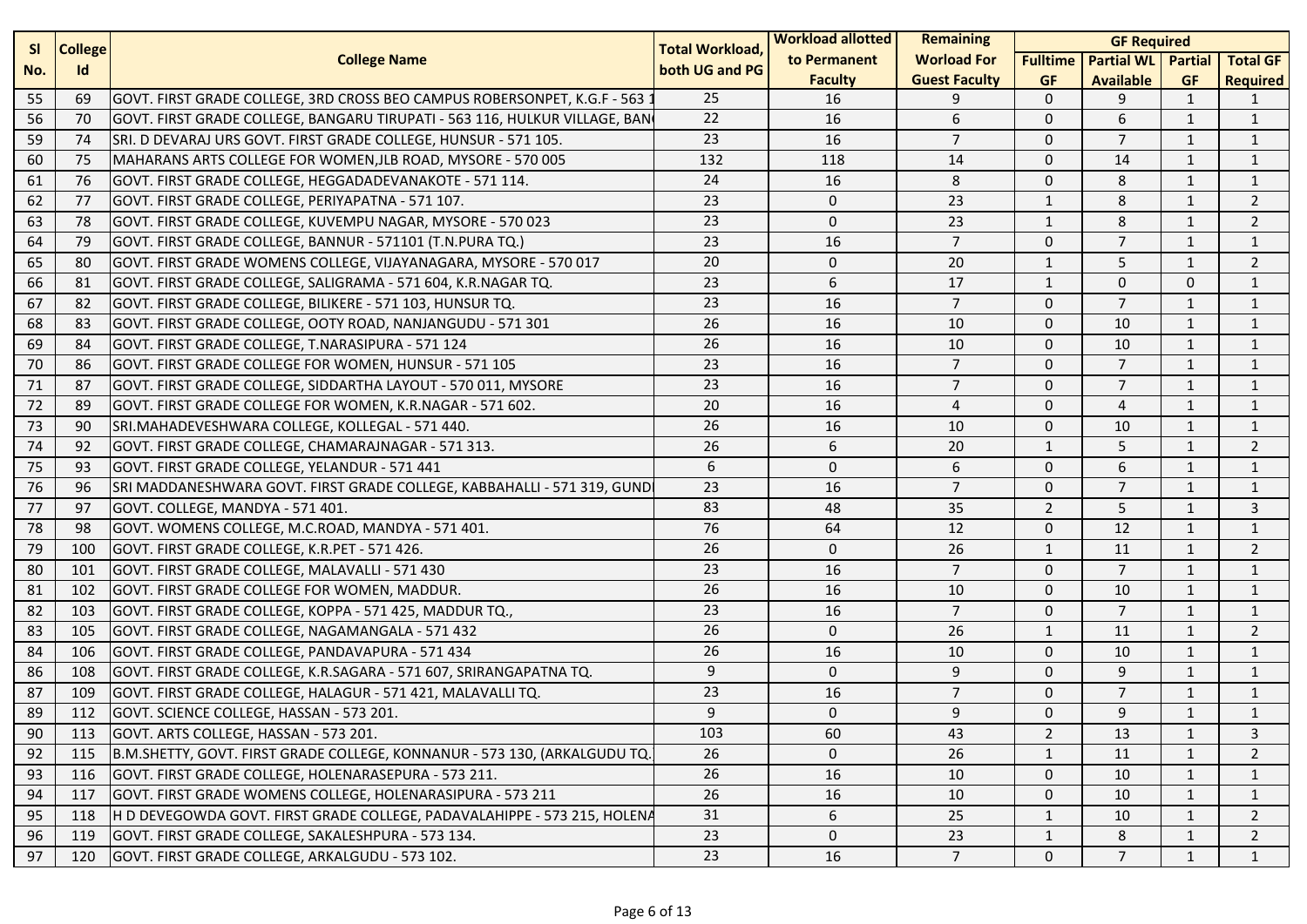| <b>SI</b><br><b>College</b> |     | <b>Total Workload,</b>                                                   | <b>Workload allotted</b> | <b>Remaining</b> | <b>GF Required</b>   |                 |                   |                |                 |
|-----------------------------|-----|--------------------------------------------------------------------------|--------------------------|------------------|----------------------|-----------------|-------------------|----------------|-----------------|
| No.                         | Id  | <b>College Name</b>                                                      | both UG and PG           | to Permanent     | <b>Worload For</b>   | <b>Fulltime</b> | <b>Partial WL</b> | <b>Partial</b> | <b>Total GF</b> |
|                             |     |                                                                          |                          | <b>Faculty</b>   | <b>Guest Faculty</b> | <b>GF</b>       | <b>Available</b>  | <b>GF</b>      | <b>Required</b> |
| 98                          | 121 | Y.D.D GOVT. FIRST GRADE COLLEGE, BELUR - 573 115.                        | 26                       | 16               | 10                   | $\mathbf 0$     | 10                | $\mathbf{1}$   | -1              |
| 99                          | 122 | GOVT. FIRST GRADE COLLEGE, JAWAGAL - 573 125, (ARASIKERE TQ.)            | 23                       | 16               | $\overline{7}$       | $\mathbf 0$     | $\overline{7}$    | $\mathbf{1}$   | $\mathbf{1}$    |
| 100                         | 124 | GOVT. FIRST GRADE COLLEGE, CHANNARAYAPATNA - 573 116.                    | 26                       | 16               | 10                   | $\mathbf 0$     | 10                | $\mathbf{1}$   | $\mathbf{1}$    |
| 101                         | 125 | GOVT. FIRST GRADE COLLEGE, ALUR.                                         | 20                       | 16               | $\overline{4}$       | $\mathbf 0$     | 4                 | $\mathbf{1}$   | $\mathbf{1}$    |
| 102                         | 126 | GOVT. FIRST GRADE COLLEGE, ARASIKERE - 573 103                           | 23                       | 16               | $\overline{7}$       | $\mathbf 0$     | $\overline{7}$    | $\mathbf{1}$   | $\mathbf{1}$    |
| 104                         | 130 | GOVT. FIRST GRADE COLLEGE, UDAYPURA, CHENNARAYAPATNA TQ.                 | 26                       | 16               | 10                   | $\mathbf 0$     | 10                | $\mathbf{1}$   | $\mathbf{1}$    |
| 106                         | 134 | GOVT. FIRST GRADE COLLEGE, HALEBIDU - 573 121, BELUR TQ.                 | 23                       | 16               | $\overline{7}$       | $\mathbf 0$     | $\overline{7}$    | $\mathbf{1}$   | $\mathbf{1}$    |
| 107                         | 136 | GOVT. LAW COLLEGE, M.G.ROAD, VIDYANAGAR, HASSAN - 573 201                | 12                       | $\Omega$         | 12                   | $\mathbf 0$     | 12                | $\mathbf{1}$   | $\mathbf{1}$    |
| 108                         | 137 | GOVT. LAW COLLEGE, HOLENARASIPURA - 573 211                              | 12                       | $\mathbf 0$      | 12                   | $\mathbf 0$     | 12                | $\mathbf{1}$   | $\mathbf{1}$    |
| 109                         | 139 | GOVT. FIRST GRADE COLLEGE, SHIKARIPURA - 577 427.                        | 45                       | 22               | 23                   | $\mathbf{1}$    | 8                 | $\mathbf{1}$   | $\overline{2}$  |
| 110                         | 140 | GOVT. FIRST GRADE COLLEGE, HOSANAGARA - 577 418.                         | 22                       | $\mathbf 0$      | 22                   | $\mathbf{1}$    | $\overline{7}$    | $\mathbf{1}$   | $\overline{2}$  |
| 111                         | 141 | GOVT. FIRST GRADE COLLEGE, SORABA - 577 429.                             | 25                       | $\mathbf 0$      | 25                   | $\mathbf{1}$    | 10                | $\mathbf{1}$   | $\overline{2}$  |
| 112                         | 142 | SIR.M.VISHWESHWARAIAH GOVT. ARTS & COMMERCE COLLEGE, NEW TOWN, BHAD      | 22                       | 16               | 6                    | $\mathbf 0$     | 6                 | $\mathbf{1}$   | $\mathbf{1}$    |
| 113                         | 143 | GOVT. FIRST GRADE COLLEGE, ANAVATTI- 577 413, (SORABA TQ.).              | 25                       | 6                | 19                   | 1               | 4                 | $\mathbf{1}$   | $\overline{2}$  |
| 114                         | 144 | GOVT. FIRST GRADE COLLEGE, HOLEHONNUR - 577 227, (BADRAVATHI TQ.)        | 25                       | 16               | 9                    | $\mathbf 0$     | 9                 | $\mathbf{1}$   | $\mathbf{1}$    |
| 115                         | 145 | SMT. INDIRAGANDHI GOVT. FIRST GRADE COLLEGE FOR WOMEN, SAGAR - 577 401.  | 25                       | 16               | 9                    | $\mathbf 0$     | 9                 | $\mathbf{1}$   | $\mathbf{1}$    |
| 116                         | 146 | GOVT. FIRST GRADE COLLEGE, BHADRAVATHI - 577 301.                        | 22                       | 6                | 16                   | $\mathbf{1}$    | 0                 | $\mathbf{0}$   | $\mathbf{1}$    |
| 117                         | 147 | GOVT. FIRST GRADE COLLEGE, SHIMOGA - 577 201                             | 36                       | 16               | 20                   | $\mathbf{1}$    | 5                 | $\mathbf{1}$   | $\overline{2}$  |
| 119                         | 149 | GOVT. FIRST GRADE COLLEGE, RIPPANPET - 577 426, HOSANAGARA TQ.           | 22                       | 16               | 6                    | $\mathbf 0$     | 6                 | $\mathbf{1}$   | $\mathbf{1}$    |
| 120                         | 150 | GOVT. FIRST GRADE COLLEGE, SHIRALAKOPPA - 577 427, SHIKARIPURA TQ:       | 25                       | 16               | 9                    | $\mathbf 0$     | 9                 | $\mathbf{1}$   | $\mathbf{1}$    |
| 122                         | 152 | H.P.C.C.GOVT. COLLEGE, CHALLAKERE - 577 522.                             | 102                      | 80               | 22                   | $\mathbf{1}$    | $\overline{7}$    | $\mathbf{1}$   | $\overline{2}$  |
| 123                         | 154 | GOVT. FIRST GRADE COLLEGE, HOSADURGA - 577 527.                          | 47                       | 38               | 9                    | $\mathbf 0$     | 9                 | $\mathbf{1}$   | $\mathbf{1}$    |
| 124                         | 155 | GOVT. FIRST GRADE COLLEGE, MOLKALMURU - 577 535.                         | 22                       | $\mathbf 0$      | 22                   | $\mathbf{1}$    | $7\overline{ }$   | $\mathbf{1}$   | $\overline{2}$  |
| 125                         | 157 | GOVT. FIRST GRADE COLLEGE, PARASURAMPURA, (CHELLAKERE TQ.)               | 25                       | 16               | 9                    | $\mathbf 0$     | 9                 | $\mathbf{1}$   | $\mathbf{1}$    |
| 126                         | 158 | GOVT. FIRST GRADE COLLEGE, BARAMASAGARA - 577 519, CHITRADURGA TQ.       | 25                       | 16               | 9                    | $\mathbf 0$     | 9                 | $\mathbf{1}$   | $\mathbf{1}$    |
| 127                         | 159 | GOVT. FIRST GRADE COLLEGE, HOLALKERE - 577 501                           | 25                       | 16               | 9                    | $\mathbf 0$     | 9                 | $\mathbf{1}$   | $\mathbf{1}$    |
| 129                         | 162 | SRI SRI SHIVALINGESHWARA SWAMY GOVT. FIRST GRADE COLLEGE, CHANNAGIRI - 5 | 96                       | 48               | 48                   | 3               | $\mathbf 0$       | $\mathbf{0}$   | 3               |
| 130                         | 163 | SRI. BASAVESHWARA GOVT. FIRST GRADE COLLEGE, MAYAKONDA - 577 534.        | 22                       | 16               | 6                    | $\mathbf 0$     | 6                 | $\mathbf{1}$   | $\mathbf{1}$    |
| 131                         | 164 | GOVT. FIRST GRADE COLLEGE, NYAMATHI - 577 223, (HONNALI TQ.)             | 25                       | 6                | 19                   | 1               | 4                 | $\mathbf{1}$   | 2               |
| 132                         | 165 | GOVT. FIRST GRADE COLLEGE, MCC B BLOCK, DAVANAGERE - 577 004             | 61                       | 48               | 13                   | $\mathbf 0$     | 13                | $\mathbf{1}$   | $\mathbf{1}$    |
| 133                         | 166 | GOVT. FIRST GRADE WOMENS COLLEGE, DAVANAGERE - 577 002                   | 25                       | 16               | 9                    | $\Omega$        | 9                 | $\mathbf{1}$   | $\mathbf{1}$    |
| 134                         | 167 | GOVT. FIRST GRADE COLLEGE, HONNALI - 577 217                             | 25                       | 16               | 9                    | 0               | 9                 | 1              | 1               |
| 135                         | 168 | GOVT. FIRST GRADE COLLEGE, HARIHARA - 577 601                            | 25                       | 16               | 9                    | $\Omega$        | 9                 | $\mathbf{1}$   | $\mathbf{1}$    |
| 136                         | 169 | GOVT. FIRST GRADE COLLEGE, HARAPANAHALLI - 583 131                       | 44                       | 16               | 28                   | $\mathbf{1}$    | 13                | 1              | 2               |
| 137                         | 170 | GOVT. FIRST GRADE COLLEGE, JAGALUR - 577 528                             | 25                       | 17               | 8                    | 0               | 8                 | 1              | 1               |
| 138                         | 171 | GOVT. FIRST GRADE COLLEGE, SANTE BENNUR - 577 552, CHANNAGIRI TQ.        | 25                       | 16               | 9                    | 0               | 9                 | 1              | $\mathbf{1}$    |
| 139                         | 172 | GOVT. FIRST GRADE COLLEGE, BASAVAPATNA - 577 551, CHANNAGIRI TQ.         | 25                       | 16               | 9                    | 0               | 9                 | $\mathbf{1}$   | $\mathbf{1}$    |
| 140                         | 173 | I.D.S.G.GOVT. COLLEGE, CHIKKAMAGALUR - 577 102.                          | 25                       | 16               | 9                    | $\mathbf 0$     | 9                 | $\mathbf{1}$   | $\mathbf{1}$    |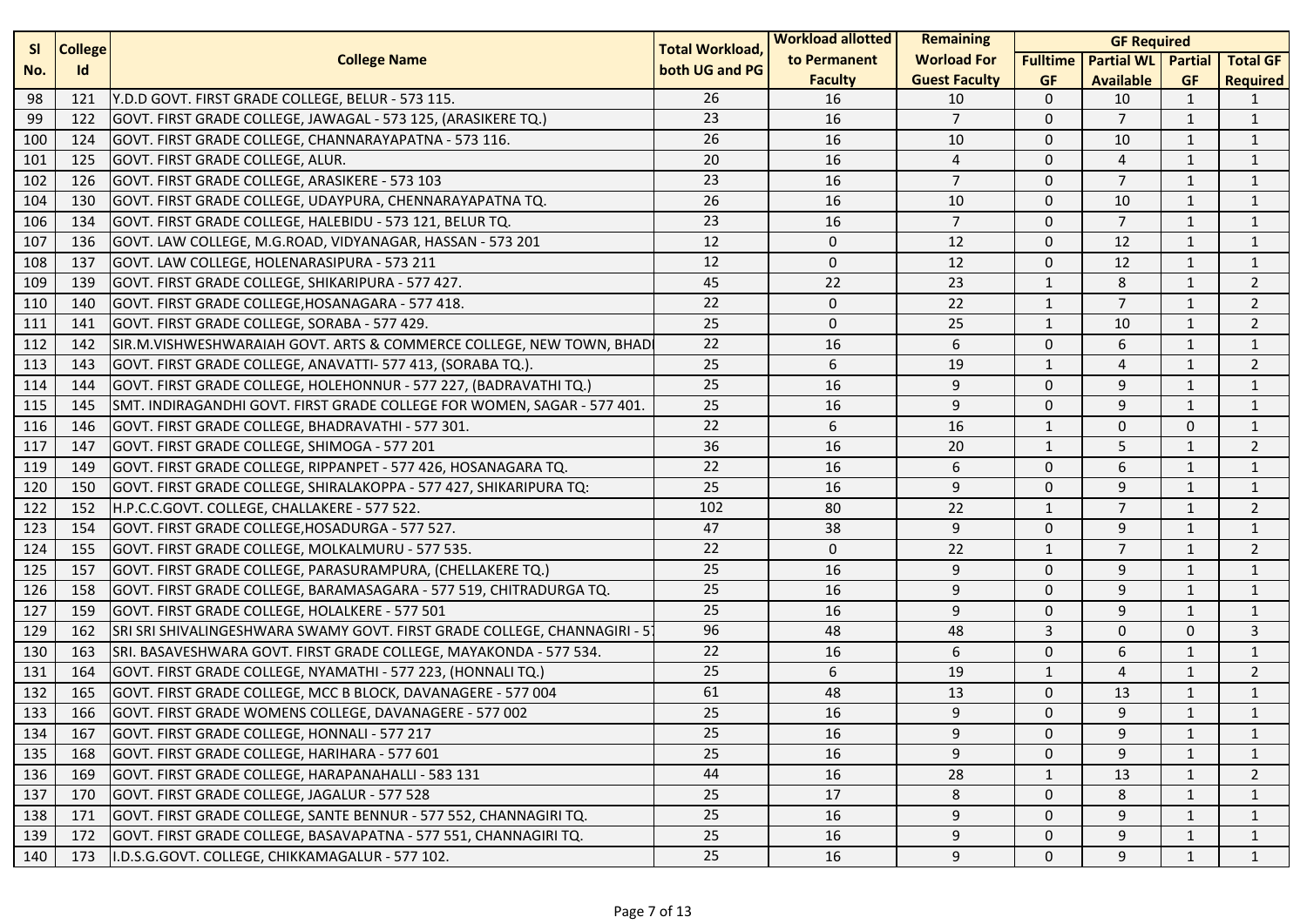| <b>SI</b><br><b>College</b> |     |                                                                            | <b>Total Workload,</b> | <b>Workload allotted</b> | Remaining            | <b>GF Required</b> |                           |              |                 |  |
|-----------------------------|-----|----------------------------------------------------------------------------|------------------------|--------------------------|----------------------|--------------------|---------------------------|--------------|-----------------|--|
| No.                         | Id  | <b>College Name</b>                                                        | both UG and PG         | to Permanent             | <b>Worload For</b>   | <b>Fulltime</b>    | <b>Partial WL</b> Partial |              | <b>Total GF</b> |  |
|                             |     |                                                                            |                        | <b>Faculty</b>           | <b>Guest Faculty</b> | <b>GF</b>          | <b>Available</b>          | <b>GF</b>    | <b>Required</b> |  |
| 141                         | 174 | GOVT. FIRST GRADE COLLEGE, KOPPA - 577 126.                                | 22                     | 16                       | 6                    | $\mathbf{0}$       | 6                         | 1            | 1               |  |
| 142                         | 175 | D. S. BELE GOWDA GOVT. FIRST GRADE COLLEGE, MUDIGERE - 577 132.            | 22                     | 16                       | 6                    | $\mathbf{0}$       | 6                         | $\mathbf{1}$ | 1               |  |
| 143                         | 176 | GOVT. FIRST GRADE COLLEGE, NARASIMARAJAPURA - 577 134.                     | 25                     | 16                       | 9                    | $\mathbf 0$        | 9                         | 1            | 1               |  |
| 144                         | 177 | GOVT. FIRST GRADE COLLEGE, AJJAMPURA-577 547, (TARIKERE TQ.)               | 25                     | 16                       | 9                    | $\mathbf 0$        | 9                         | 1            | 1               |  |
| 145                         | 178 | GOVT. FIRST GRADE COLLEGE, PANCHANAHALLI- 573 132 (KODUR TQ.)              | 22                     | 6                        | 16                   | $\mathbf{1}$       | $\mathbf 0$               | $\Omega$     | 1               |  |
| 146                         | 179 | GOVT. FIRST GRADE COLLEGE, KADUR - 577 548.                                | 22                     | 16                       | 6                    | $\mathbf 0$        | 6                         | 1            | 1               |  |
| 147                         | 181 | GOVT. FIRST GRADE COLLEGE, TARIKERE - 577 228                              | 25                     | 16                       | 9                    | $\mathbf{0}$       | 9                         | $\mathbf{1}$ | $\mathbf{1}$    |  |
| 148                         | 185 | GOVT. FIRST GRADE COLLEGE, SAKARAYAPATNA - 577 135, KADUR TQ:              | 22                     | 16                       | 6                    | $\mathbf{0}$       | 6                         | 1            | $\mathbf{1}$    |  |
| 149                         | 186 | GOVT. FIRST GRADE COLLEGE, UPPINANGADI -574 241, (PUTTUR TQ.)              | 33                     | 16                       | 17                   | $\mathbf{1}$       | $\Omega$                  | $\Omega$     | $\mathbf{1}$    |  |
| 150                         | 190 | DR. K SHIVRAM KARANTH GOVT. FIRST GRADE COLLEGE, BELLARE - 574 212, (SULYA | 16                     | $\mathbf 0$              | 16                   | $\mathbf{1}$       | $\mathbf 0$               | $\Omega$     | $\mathbf{1}$    |  |
| 151                         | 192 | GOVT. FIRST GRADE COLLEGE, VITLA - 574 243, (BANTWALA TQ.)                 | 25                     | 16                       | 9                    | $\mathbf 0$        | 9                         | $\mathbf{1}$ | 1               |  |
| 153                         | 195 | GOVT. FIRST GRADE COLLEGE, PUTTUR - 574 201                                | 22                     | 16                       | 6                    | $\mathbf{0}$       | 6                         | $\mathbf{1}$ | $\mathbf{1}$    |  |
| 154                         | 197 | GOVT. FIRST GRADE COLLEGE, MANGALORE CARSTREET, MANGALORE - 575 001        | 47                     | 27                       | 20                   | $\mathbf{1}$       | 5                         | 1            | $\overline{2}$  |  |
| 155                         | 198 | GOVT. FIRST GRADE COLLEGE FOR WOMEN, MANGALORE - 575 001                   | 22                     | 16                       | 6                    | $\mathbf 0$        | 6                         | 1            | 1               |  |
| 156                         | 199 | GOVT. FIRST GRADE COLLEGE, PUNJALAKATTE - 574 233, BELTHANGADI TQ.         | 19                     | $\mathbf 0$              | 19                   | $\mathbf{1}$       | 4                         | $\mathbf{1}$ | $\overline{2}$  |  |
| 157                         | 206 | GOVT. FIRST GRADE COLLEGE, KAAPU - 574 106, (UDUPI TQ.)                    | 31                     | 16                       | 15                   | $\mathbf{1}$       | $\mathbf 0$               | $\Omega$     | $\mathbf{1}$    |  |
| 158                         | 207 | GOVT. FIRST GRADE COLLEGE, THENKANIDIYUR, UDUPI - 576 106                  | 44                     | 36                       | 8                    | $\mathbf 0$        | 8                         | $\mathbf{1}$ | $\mathbf{1}$    |  |
| 159                         | 208 | SMT. RUKMINI SHEDTHI MEMORIAL NATIONAL GOVT. FIRST GRADE COLLEGE, BARKU    | 27                     | 16                       | 11                   | $\mathbf{0}$       | 11                        | 1            | $\mathbf{1}$    |  |
| 160                         | 209 | DR.G.SHANKAR GOVT. WOMEN FIRST GRADE COLLEGE & PG CENTRE, AJJARAKADU,      | 24                     | 16                       | 8                    | $\mathbf 0$        | 8                         | 1            | 1               |  |
| 161                         | 210 | GOVT. FIRST GRADE COLLEGE, HIRIYADKA - 576 113, UDUPI TALUK.               | 16                     | $\mathbf 0$              | 16                   | $\mathbf{1}$       | $\mathbf 0$               | $\Omega$     | $\mathbf{1}$    |  |
| 162                         | 211 | GOVT. FIRST GRADE COLLEGE, KUNDAPURA - 576 222                             | 15                     | $\mathbf 0$              | 15                   | 1                  | $\Omega$                  | $\mathbf{0}$ | 1               |  |
| 164                         | 213 | GOVT. FIRST GRADE COLLEGE, KUSHALANAGAR - 571 234, SOMWARPET TQ            | 25                     | 16                       | 9                    | $\mathbf 0$        | 9                         | $\mathbf{1}$ | 1               |  |
| 166                         | 215 | GOVT. FIRST GRADE COLLEGE, MADIKERE - 571 201                              | 24                     | 16                       | 8                    | $\mathbf{0}$       | 8                         | $\mathbf{1}$ | $\mathbf{1}$    |  |
| 167                         | 219 | GOVT. FIRST GRADE COLLEGE, GUDAGERI - 581107, (KUNDAGOL TQ.)               | 24                     | 16                       | 8                    | $\mathbf 0$        | 8                         | 1            | 1               |  |
| 168                         | 220 | GOVT. FIRST GRADE COLLEGE, RAJANAGAR, HUBLI - 580 032                      | 28                     | 16                       | 12                   | $\mathbf{0}$       | 12                        | 1            | $\mathbf{1}$    |  |
| 169                         | 221 | GOVT. FIRST GRADE COLLEGE, VIDYABHAVAN CAMPUS, NEAR LIC MAIN BRANCH, DH    | 37                     | 16                       | 21                   | $\mathbf{1}$       | 6                         | $\mathbf{1}$ | $\overline{2}$  |  |
| 170                         | 222 | GOVT. FIRST GRADE COLLEGE, NAVALGUND - 582 208                             | 28                     | 16                       | 12                   | $\mathbf 0$        | 12                        | $\mathbf{1}$ | $\mathbf{1}$    |  |
| 171                         | 223 | GOVT. FIRST GRADE COLLEGE, KALGATAGI - 581 204                             | 31                     | 16                       | 15                   | $\mathbf{1}$       | $\Omega$                  | $\mathbf{0}$ | $\mathbf{1}$    |  |
| 172                         | 224 | GOVT. FIRST GRADE COLLEGE, KUNDAGOL                                        | 9                      | $\mathbf 0$              | 9                    | $\mathbf 0$        | 9                         | 1            | 1               |  |
| 173                         | 225 | GOVT. FIRST GRADE COLLEGE, ANNIGERI - 582 201, NAVALGUND TQ.               | 28                     | 16                       | 12                   | $\mathbf{0}$       | 12                        | 1            | $\mathbf{1}$    |  |
| 174                         | 226 | SREE SIDDESHWARA GOVT. COLLEGE, NARGUND - 582 207.                         | 29                     | 16                       | 13                   | $\Omega$           | 13                        | 1            | $\mathbf{1}$    |  |
| 175                         | 227 | SRI. BENKAPPA SHANKRAPPA SIMHASANAD GOVT. FIRST GRADE COLLEGE, GAJENDRA    | 25                     | 16                       | 9                    | 0                  | 9                         | 1            | 1               |  |
| 176                         | 228 | GOVT. FIRST GRADE COLLEGE, GULEDAGUDDA.BADAMI TQ                           | 19                     | $\Omega$                 | 19                   | $\mathbf{1}$       | $\overline{4}$            | 1            | $\overline{2}$  |  |
| 177                         | 229 | SREE JAGADGURU FAKIRESHWARA GOVT. FIRST GRADE COLLEGE, SHIRAHATTI - 582    | 28                     | 16                       | 12                   | 0                  | 12                        | 1            | 1               |  |
| 178                         | 230 | GOVT. FIRST GRADE COLLEGE, MUNDARGI - 582 118                              | 27                     | 16                       | 11                   | 0                  | 11                        | 1            | 1               |  |
| 179                         | 231 | GOVT. FIRST GRADE COLLEGE, (MUN SCHOOL CAMPUS), GADAG - 582 101            | 25                     | $\mathsf{O}$             | 25                   | $\mathbf{1}$       | 10                        | 1            | $\overline{2}$  |  |
| 180                         | 232 | K H PATIL GOVT. FIRST GRADE COLLEGE, HULUKOTI - 582 205, GADAG TQ:         | 28                     | 16                       | 12                   | 0                  | 12                        | 1            | $\mathbf{1}$    |  |
| 181                         | 233 | SRI. R N DESHPANDE GOVT. FIRST GRADE COLLEGE, MULAGUNDA - 582 117, MUNDA   | 28                     | 16                       | 12                   | $\mathbf 0$        | 12                        | $\mathbf{1}$ | $\mathbf{1}$    |  |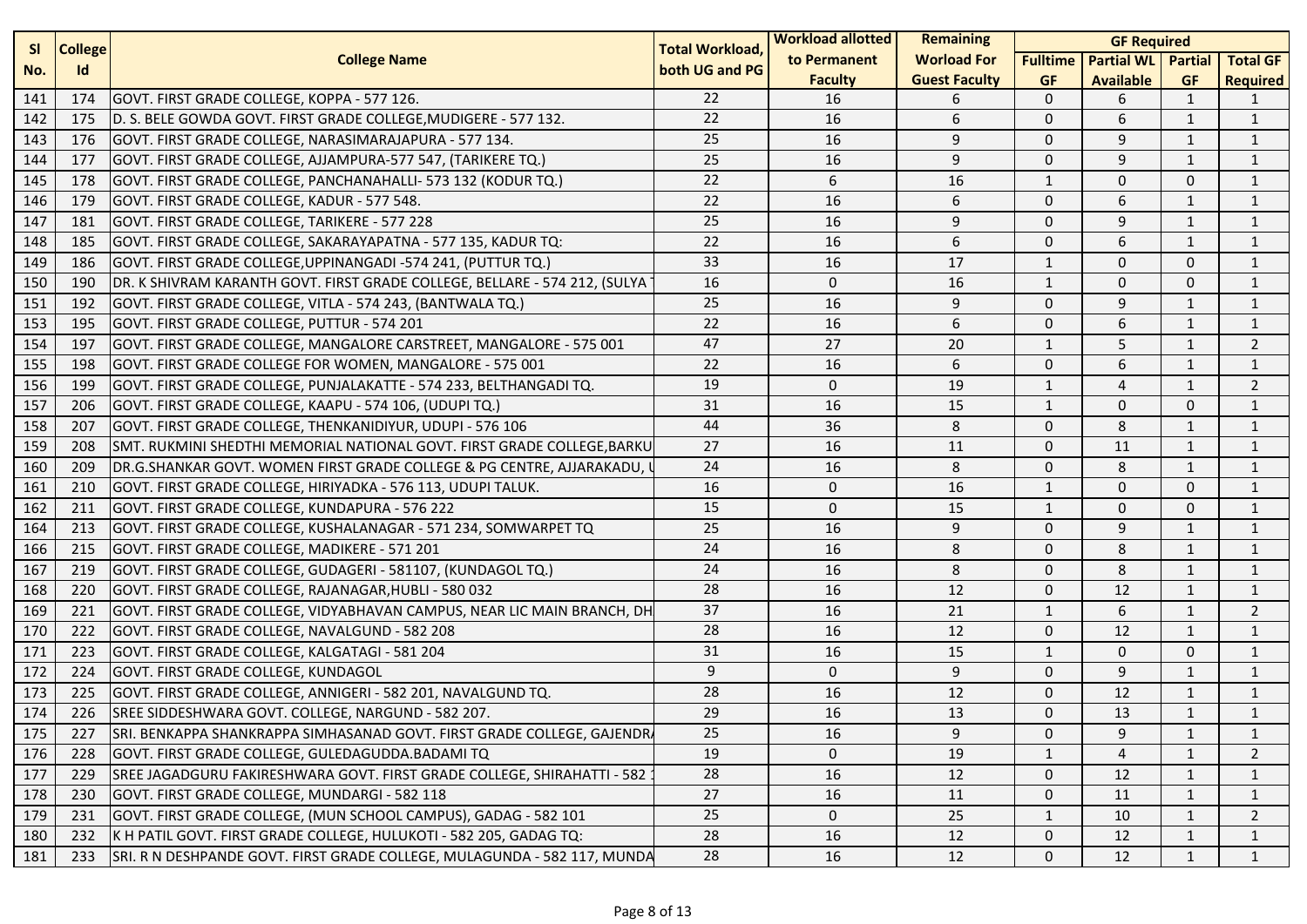| <b>SI</b><br><b>College</b> |     | <b>Total Workload,</b>                                                   | <b>Workload allotted</b> | <b>Remaining</b> |                      | <b>GF Required</b> |                   |                |                 |
|-----------------------------|-----|--------------------------------------------------------------------------|--------------------------|------------------|----------------------|--------------------|-------------------|----------------|-----------------|
| No.                         | Id  | <b>College Name</b>                                                      | both UG and PG           | to Permanent     | <b>Worload For</b>   | <b>Fulltime</b>    | <b>Partial WL</b> | <b>Partial</b> | <b>Total GF</b> |
|                             |     |                                                                          |                          | <b>Faculty</b>   | <b>Guest Faculty</b> | <b>GF</b>          | <b>Available</b>  | <b>GF</b>      | <b>Required</b> |
| 182                         | 234 | GOVT. FIRST GRADE COLLEGE, NAREGAL - 582 119, RON TQ.                    | 25                       | 16               | 9                    | $\mathbf{0}$       | 9                 | $\mathbf{1}$   | 1               |
| 183                         | 235 | GOVT. FIRST GRADE COLLEGE, HIREKERUR - 581 111.                          | 23                       | 16               | $\overline{7}$       | $\mathbf 0$        | $\overline{7}$    | $\mathbf{1}$   | $\mathbf{1}$    |
| 184                         | 236 | LALITHADEVI GURUSIDDAPPA SINGHURA GOVT. FIRST GRADE COLLEGE, SAVANNUR    | 25                       | $\mathbf{0}$     | 25                   | $\mathbf{1}$       | 10                | $\mathbf{1}$   | $\overline{2}$  |
| 185                         | 237 | GOVT. FIRST GRADE COLLEGE, AKKIALUR - 581 102, (HANAGAL TQ.)             | 28                       | 16               | 12                   | $\mathbf 0$        | 12                | 1              | $\mathbf{1}$    |
| 186                         | 238 | GOVT. FIRST GRADE COLLEGE, BANKAPURA, (SHIGGAON TQ.)                     | 33                       | 0                | 33                   | $\overline{2}$     | $\mathbf 0$       | $\mathbf 0$    | $\overline{2}$  |
| 187                         | 239 | GOVT. FIRST GRADE COLLEGE, HAVERI - 581 110                              | 34                       | 16               | 18                   | 1                  | $\mathbf{0}$      | $\Omega$       | $\mathbf{1}$    |
| 188                         | 240 | GOVT. FIRST GRADE COLLEGE, RANEBENNUR - 581 115                          | 27                       | 16               | 11                   | $\mathbf 0$        | 11                | $\mathbf{1}$   | $\mathbf{1}$    |
| 189                         | 241 | GOVT. FIRST GRADE COLLEGE, BYADAGI - 581 106                             | 34                       | 16               | 18                   | $\mathbf{1}$       | $\Omega$          | $\mathbf{0}$   | $\mathbf{1}$    |
| 190                         | 242 | SMT.G.B.ANKALKOTI, GOVT. FIRST GRADE COLLEGE, SHIGGAV - 581 205          | 28                       | 16               | 12                   | $\mathbf 0$        | 12                | 1              | $\mathbf{1}$    |
| 191                         | 243 | GOVT. FIRST GRADE COLLEGE, HANAGAL - 581 104                             | 32                       | 6                | 26                   | $\mathbf{1}$       | 11                | $\mathbf{1}$   | $\overline{2}$  |
| 192                         | 244 | GOVT. FIRST GRADE COLLEGE, SUNKALBIDARI - 581 222, RANEBENNUR TQ.        | 25                       | 16               | 9                    | $\mathbf 0$        | 9                 | $\mathbf{1}$   | $\mathbf{1}$    |
| 193                         | 245 | GOVT. FIRST GRADE COLLEGE, CHIKKABASUR - 581 120, BYADAGI TQ             | 28                       | $\mathbf 0$      | 28                   | $\mathbf{1}$       | 13                | $\mathbf{1}$   | $\overline{2}$  |
| 194                         | 247 | GOVT ARTS & SCIENCE COLLEGE, KARWAR - 581 301.                           | 28                       | $\Omega$         | 28                   | $\mathbf{1}$       | 13                | $\mathbf{1}$   | $\overline{2}$  |
| 195                         | 248 | GOVT. FIRST GRADE COLLEGE, HALIYAL - 581 329.                            | 28                       | 16               | 12                   | $\mathbf 0$        | 12                | 1              | 1               |
| 196                         | 249 | GOVT. FIRST GRADE COLLEGE, MUNDGOD - 581 349.                            | 25                       | 0                | 25                   | $\mathbf{1}$       | 10                | $\mathbf{1}$   | $\overline{2}$  |
| 197                         | 250 | GOVT. FIRST GRADE COLLEGE, YALLAPURA - 581 359.                          | 19                       | $\mathbf 0$      | 19                   | $\mathbf{1}$       | 4                 | 1              | $\overline{2}$  |
| 198                         | 251 | GOVT. FIRST GRADE COLLEGE, KUMTA - 581 343                               | 76                       | 16               | 60                   | $\overline{4}$     | $\mathbf 0$       | $\mathbf 0$    | $\overline{4}$  |
| 199                         | 252 | GOVT. FIRST GRADE COLLEGE, JOIDA - 581 186                               | 19                       | $\Omega$         | 19                   | $\mathbf{1}$       | $\overline{4}$    | $\mathbf{1}$   | $\overline{2}$  |
| 200                         | 253 | GOVT. FIRST GRADE COLLEGE, SATYAGRAHA SMARAK BHAVAN BUILDING, ANKOLA     | 28                       | 16               | 12                   | $\mathbf 0$        | 12                | 1              | 1               |
| 201                         | 254 | GOVT. FIRST GRADE COLLEGE, HONNAVARA - 581 334                           | 76                       | 32               | 44                   | $\overline{2}$     | 14                | $\mathbf{1}$   | 3               |
| 202                         | 256 | GOVT. FIRST GRADE COLLEGE, SIRSI - 581 401                               | 28                       | 16               | 12                   | $\mathbf 0$        | 12                | $\mathbf{1}$   | $\mathbf{1}$    |
| 203                         | 257 | GOVT. FIRST GRADE COLLEGE, SIDDAPURA - 581 355                           | 27                       | 16               | 11                   | $\mathbf{0}$       | 11                | $\mathbf{1}$   | $\mathbf{1}$    |
| 204                         | 258 | GOVT. FIRST GRADE COLLEGE, MANKI - 581 348, HONNAVARA TQ                 | 25                       | 16               | 9                    | $\mathbf 0$        | 9                 | $\mathbf{1}$   | $\mathbf{1}$    |
| 205                         | 259 | GOVT. FIRST GRADE COLLEGE, BAADA - 581 441, KUMTA TQ                     | 10                       | $\mathbf 0$      | 10                   | $\mathbf 0$        | 10                | 1              | $\mathbf{1}$    |
| 206                         | 260 | GOVT. FIRST GRADE COLLEGE, NESERGI - 591 121, (BAILHONGAL TQ.)           | 32                       | 16               | 16                   | $\mathbf{1}$       | $\mathbf{0}$      | $\mathbf 0$    | $\mathbf{1}$    |
| 207                         | 261 | GOVT. FIRST GRADE COLLEGE, AINAPURA - 591 303, (ATHANI TQ.)              | 19                       | $\mathbf 0$      | 19                   | 1                  | 4                 | $\mathbf{1}$   | $\overline{2}$  |
| 208                         | 262 | GOVT. FIRST GRADE COLLEGE FOR WOMEN, HOSUR ROAD, BYLAHONGALA - 591102    | 34                       | 23               | 11                   | $\mathbf 0$        | 11                | $\mathbf{1}$   | $\mathbf{1}$    |
| 209                         | 263 | GOVT. FIRST GRADE COLLEGE, SADALAGA (CHIKKODI TQ.)                       | 24                       | 16               | 8                    | $\mathbf 0$        | 8                 | $\mathbf{1}$   | $\mathbf{1}$    |
| 210                         | 264 | GOVT. FIRST GRADE COLLEGE, HUKKERI - 591 309                             | 23                       | 0                | 23                   | 1                  | 8                 | $\mathbf 1$    | $\overline{2}$  |
| 211                         | 265 | GOVT. FIRST GRADE COLLEGE, KHANAPURA - 591 302                           | 26                       | 6                | 20                   | $\mathbf{1}$       | 5                 | $\mathbf{1}$   | $\overline{2}$  |
| 212                         | 266 | SRI. K M MAMANI GOVT. FIRST GRADE COLLEGE, SOUDATTI - 591 126 -          | 32                       | 16               | 16                   | $\mathbf{1}$       | $\Omega$          | $\mathbf{0}$   | $\mathbf{1}$    |
| 213                         | 267 | GOVT. FIRST GRADE COLLEGE, GOKAK - 591 307                               | 31                       | 24               | $\overline{7}$       | 0                  | 7                 | 1              | 1               |
| 214                         | 268 | SMT. I S YADAWAD GOVT. FIRST GRADE COLLEGE, RAMADURGA - 591 123          | $\overline{32}$          | 16               | 16                   | $\mathbf{1}$       | $\Omega$          | $\mathbf{0}$   | $\mathbf{1}$    |
| 215                         | 269 | GOVT. FIRST GRADE COLLEGE, CHIKKODI - 591 201                            | 26                       | 16               | 10                   | $\mathbf 0$        | 10                | 1              |                 |
| 217                         | 271 | GOVT. FIRST GRADE COLLEGE, H.B.C COLONY, ATHANI - 591 304                | 26                       | 0                | 26                   | 1                  | 11                | 1              | 2               |
| 218                         | 272 | SOMAVVA C ANGADI GOVT. FIRST GRADE COLLEGE, K.K.KOPPA - 591 109, BELGAUM | 26                       | 16               | 10                   | 0                  | 10                | 1              | 1               |
| 219                         | 273 | GOVT. FIRST GRADE COLLEGE, KITTUR 591 115, BYLAHONGALA TQ:               | 28                       | 6                | 22                   | $\mathbf{1}$       | $\overline{7}$    | 1              | 2               |
| 220                         | 274 | SHRI.MALLAPPA YEGAPPA KHYADI GOVT. FIRST GRADE COLLEGE, TELSANGA 591 265 | 24                       | 16               | 8                    | 0                  | 8                 | $\mathbf{1}$   | $\mathbf{1}$    |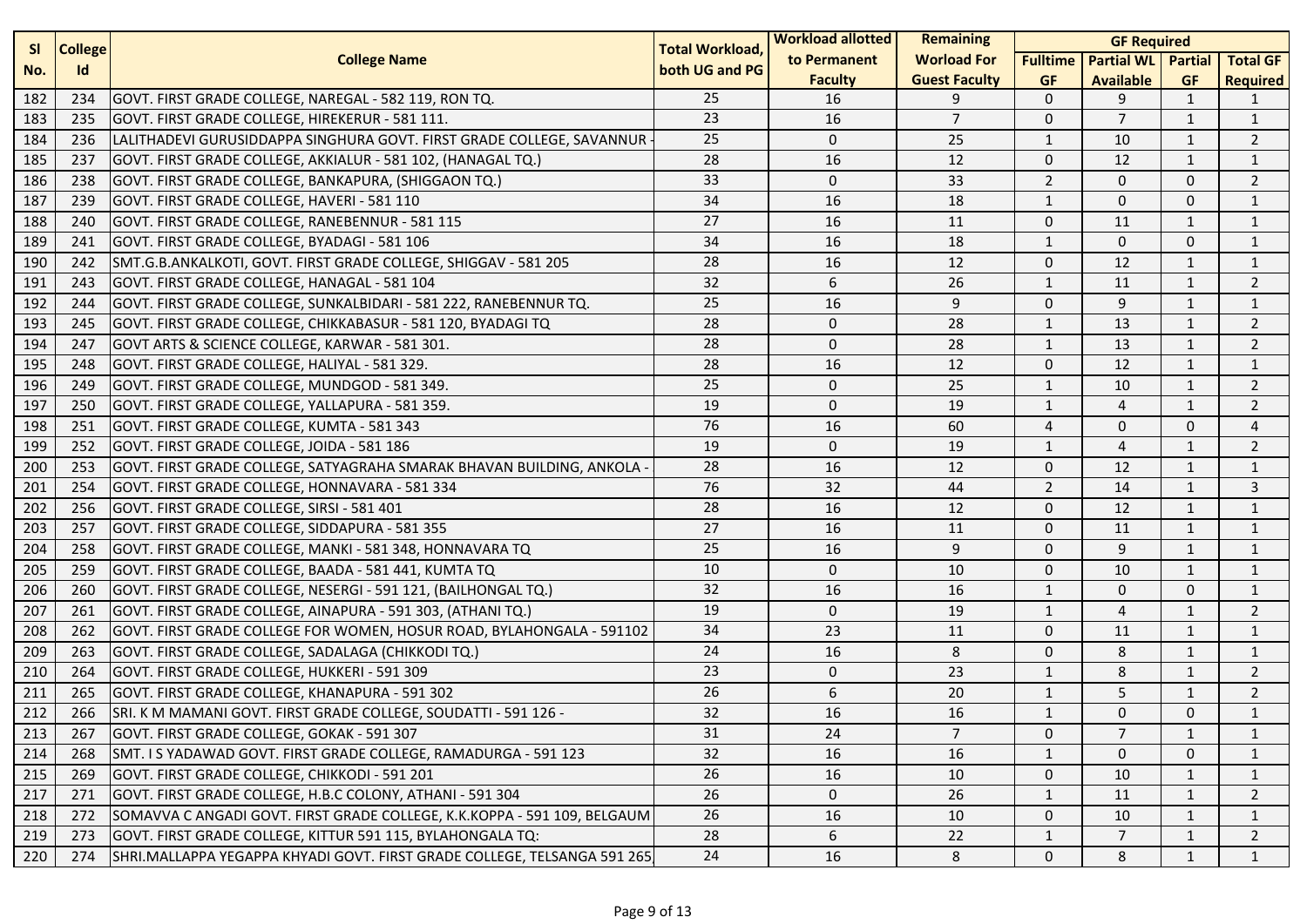| <b>SI</b><br><b>College</b> |     | <b>Total Workload,</b>                                                   | <b>Workload allotted</b> | <b>Remaining</b> | <b>GF Required</b>   |                 |                           |                |                 |
|-----------------------------|-----|--------------------------------------------------------------------------|--------------------------|------------------|----------------------|-----------------|---------------------------|----------------|-----------------|
| No.                         | Id  | <b>College Name</b>                                                      | both UG and PG           | to Permanent     | <b>Worload For</b>   | <b>Fulltime</b> | <b>Partial WL Partial</b> |                | <b>Total GF</b> |
|                             |     |                                                                          |                          | <b>Faculty</b>   | <b>Guest Faculty</b> | <b>GF</b>       | <b>Available</b>          | <b>GF</b>      | <b>Required</b> |
| 221                         | 275 | GOVT. FIRST GRADE COLLEGE, PASHCHAPURA 591 122, HUKKERI TQ.              | 30                       | 16               | 14                   | $\mathbf{0}$    | 14                        | $\mathbf{1}$   | 1               |
| 222                         | 276 | GOVT. FIRST GRADE COLLEGE, KATGERI - 591 304 (KOKATANUR), ATHANI TQ.     | 26                       | 16               | 10                   | $\mathbf 0$     | 10                        | 1              | $\mathbf{1}$    |
| 223                         | 277 | SRI. SHRIPADBHOD SWAMIJI GOVT. FIRST GRADE COLLEGE, MOODALAGI - 591 312, | 24                       | 16               | 8                    | $\mathbf{0}$    | 8                         | 1              | 1               |
| 224                         | 278 | GOVT. FIRST GRADE COLLEGE, YARAGATTI 591 129, SAUNDATTI TQ.              | 24                       | 16               | 8                    | $\mathbf{0}$    | 8                         | $\mathbf{1}$   | $\mathbf{1}$    |
| 225                         | 279 | SRI. RUDRAGOWDA PATIL GOVT. FIRST GRADE COLLEGE, BILGI - 587 116.        | 24                       | 16               | 8                    | $\mathbf 0$     | 8                         | 1              | $\mathbf{1}$    |
| 226                         | 280 | GOVT. FIRST GRADE COLLEGE(WOMEN), JAMAKHANDI - 587 301.                  | 27                       | 6                | 21                   | $\mathbf{1}$    | 6                         | $\mathbf{1}$   | $\overline{2}$  |
| 227                         | 281 | GOVT. FIRST GRADE COLLEGE, TERDAL - 587315                               | 24                       | 8                | 16                   | $\mathbf{1}$    | $\mathbf{0}$              | 0              | 1               |
| 228                         | 282 | GOVT. FIRST GRADE COLLEGE, SAVALAGI - 586 126, JAMAKHANDI TQ.            | 26                       | 16               | 10                   | $\mathbf 0$     | 10                        | 1              | 1               |
| 229                         | 283 | GOVT. FIRST GRADE COLLEGE, NAVANGAR, BAGALKOT SECTOR NO.49, OLD ZP, BAGA | 29                       | 16               | 13                   | $\mathbf 0$     | 13                        | $\mathbf{1}$   | $\mathbf{1}$    |
| 230                         | 284 | IGOVT. FIRST GRADE COLLEGE, MUDHOL - 587 313                             | 26                       | $\mathbf 0$      | 26                   | $\mathbf{1}$    | 11                        | 1              | $\overline{2}$  |
| 231                         | 285 | GOVT. FIRST GRADE COLLEGE, BADAMI - 587 201                              | 6                        | $\mathbf 0$      | 6                    | $\mathbf{0}$    | 6                         | $\mathbf{1}$   | $\mathbf{1}$    |
| 232                         | 286 | GOVT. FIRST GRADE COLLEGE, HUNGUND - 587 118                             | 24                       | 16               | 8                    | $\mathbf 0$     | 8                         | $\mathbf{1}$   | $\mathbf{1}$    |
| 233                         | 287 | GOVT. FIRST GRADE COLLEGE, ILKAL - 587 125, HUNGUND TQ:                  | 24                       | $\mathbf 0$      | 24                   | 1               | 9                         | 1              | $\overline{2}$  |
| 234                         | 288 | GOVT. FIRST GRADE COLLEGE, LOKAPUR - 587 122, MUDHOL TA.                 | 26                       | 16               | 10                   | $\mathbf{0}$    | 10                        | 1              | $\mathbf{1}$    |
| 235                         | 289 | GOVT. FIRST GRADE COLLEGE, HUNNUR - 567 119, JAMAKHANDI TQ.              | 29                       | 16               | 13                   | $\mathbf 0$     | 13                        | 1              | $\mathbf{1}$    |
| 236                         | 290 | GOVT. FIRST GRADE COLLEGE, KALADAGI- 587 204, BAGALKOT TQ.               | 26                       | 16               | 10                   | $\mathbf 0$     | 10                        | $\mathbf{1}$   | $\mathbf{1}$    |
| 237                         | 291 | GOVT. FIRST GRADE COLLEGE, RABAKAVI BANAHATTI - 587 311, JAMAKHANDI TQ.  | 26                       | 6                | 20                   | $\mathbf{1}$    | 5                         | 1              | $\overline{2}$  |
| 238                         | 292 | GOVT. FIRST GRADE COLLEGE, NAVABAG, KHAZA COLONY, BIJAPUR - 586 101      | 41                       | 16               | 25                   | $\mathbf{1}$    | 10                        | 1              | $\overline{2}$  |
| 239                         | 293 | SRI. CHANNAMALLAPPA CHANNAVEERAPPA HEBBAL GOVT. FIRST GRADE COLLEGE, G   | 24                       | $\mathbf 0$      | 24                   | $\mathbf{1}$    | 9                         | $\mathbf{1}$   | $\overline{2}$  |
| 240                         | 294 | GOVT. FIRST GRADE COLLEGE, BASAVANABAGEWADI - 586 203                    | 24                       | $\mathbf 0$      | 24                   | $\mathbf{1}$    | 9                         | 1              | $\overline{2}$  |
| 241                         | 295 | GOVT. FIRST GRADE COLLEGE, MUDDEBIHAL - 586 212                          | 28                       | 6                | 22                   | $\mathbf{1}$    | $\overline{7}$            | $\mathbf{1}$   | $\overline{2}$  |
| 242                         | 296 | GOVT. FIRST GRADE COLLEGE, INDI - 586 209                                | 24                       | 16               | 8                    | $\mathbf{0}$    | 8                         | 1              | $\mathbf{1}$    |
| 243                         | 297 | GOVT. FIRST GRADE COLLEGE, SINDAGI - 586 128                             | 31                       | 18               | 13                   | $\mathbf 0$     | 13                        | 1              | 1               |
| 244                         | 298 | GOVT. FIRST GRADE COLLEGE, MAMADAPURA - 591 233, BIJAPURA                | 21                       | 12               | 9                    | $\mathbf 0$     | 9                         | $\mathbf{1}$   | $\mathbf{1}$    |
| 245                         | 299 | GOVT. COLLEGE, SEDAM ROAD, GULBARGA - 585 105.                           | 96                       | 80               | 16                   | $\mathbf{1}$    | $\mathbf 0$               | $\Omega$       | $\mathbf{1}$    |
| 246                         | 300 | GOVT. FIRST GRADE COLLEGE, JEWARGI - 585 310.                            | 40                       | 16               | 24                   | $\mathbf{1}$    | 9                         | $\mathbf{1}$   | $\overline{2}$  |
| 247                         | 301 | GOVT. FIRST GRADE COLLEGE, CHITTAPURA - 585 102.                         | 74                       | 32               | 42                   | $\overline{2}$  | 12                        | 1              | 3               |
| 248                         | 302 | GOVT. FIRST GRADE COLLEGE, SEDAM - 585 222.                              | 28                       | 16               | 12                   | $\mathbf{0}$    | 12                        | $\mathbf{1}$   | $\mathbf{1}$    |
| 249                         | 303 | GOVT. FIRST GRADE COLLEGE, AFZALPUR - 585 301.                           | 28                       | 16               | 12                   | $\mathbf{0}$    | 12                        | $\mathbf{1}$   | $\mathbf{1}$    |
| 250                         | 304 | GOVT. FIRST GRADE COLLEGE, KAMALAPUR - 585 313.                          | 74                       | 16               | 58                   | $\overline{3}$  | 13                        | 1              | 4               |
| 251                         | 305 | GOVT. FIRST GRADE COLLEGE, ALAND - 585 302                               | 23                       | 16               | $\overline{7}$       | $\Omega$        | $\overline{7}$            | $\mathbf{1}$   | $\mathbf{1}$    |
| 252                         | 306 | GOVT. FIRST GRADE COLLEGE, CHINCHOLI - 585 307                           | 22                       | 16               | 6                    | 0               | 6                         | 1              | $\mathbf{1}$    |
| 253                         | 307 | GOVT. FIRST GRADE COLLEGE, KALAGI - 585 312, CHITTAPURA TQ:              | 20                       | 16               | 4                    | $\Omega$        | 4                         | $\overline{1}$ | $\mathbf{1}$    |
| 254                         | 308 | GOVT. FIRST GRADE COLLEGE, KARJAGI - 585 245, AFZALPURA TQ:              | 23                       | $\mathsf{O}$     | 23                   | $\mathbf{1}$    | 8                         | 1              | $\overline{2}$  |
| 256                         | 310 | GOVT. FIRST GRADE COLLEGE FOR WOMEN, JEWARGI COLONY- 585 102, GULBARGA   | 28                       | 16               | 12                   | 0               | 12                        | 1              | 1               |
| 257                         | 311 | GOVT. FIRST GRADE COLLEGE, FARHATHABAD - 585 308, JEWARGI TQ.            | 23                       | 0                | 23                   | $\mathbf{1}$    | 8                         | 1              | 2               |
| 258                         | 312 | GOVT. FIRST GRADE COLLEGE, MADANA HIPPARAGA - 585 282, ALAND TQ.         | 23                       | 16               | $\overline{7}$       | 0               | $\overline{7}$            | 1              | $\mathbf{1}$    |
| 259                         | 313 | GOVT. FIRST GRADE COLLEGE, SULEPET - 585 324, CHINCHOLI TQ.              | 25                       | 0                | 25                   | $\mathbf{1}$    | 10                        | 1              | $\overline{2}$  |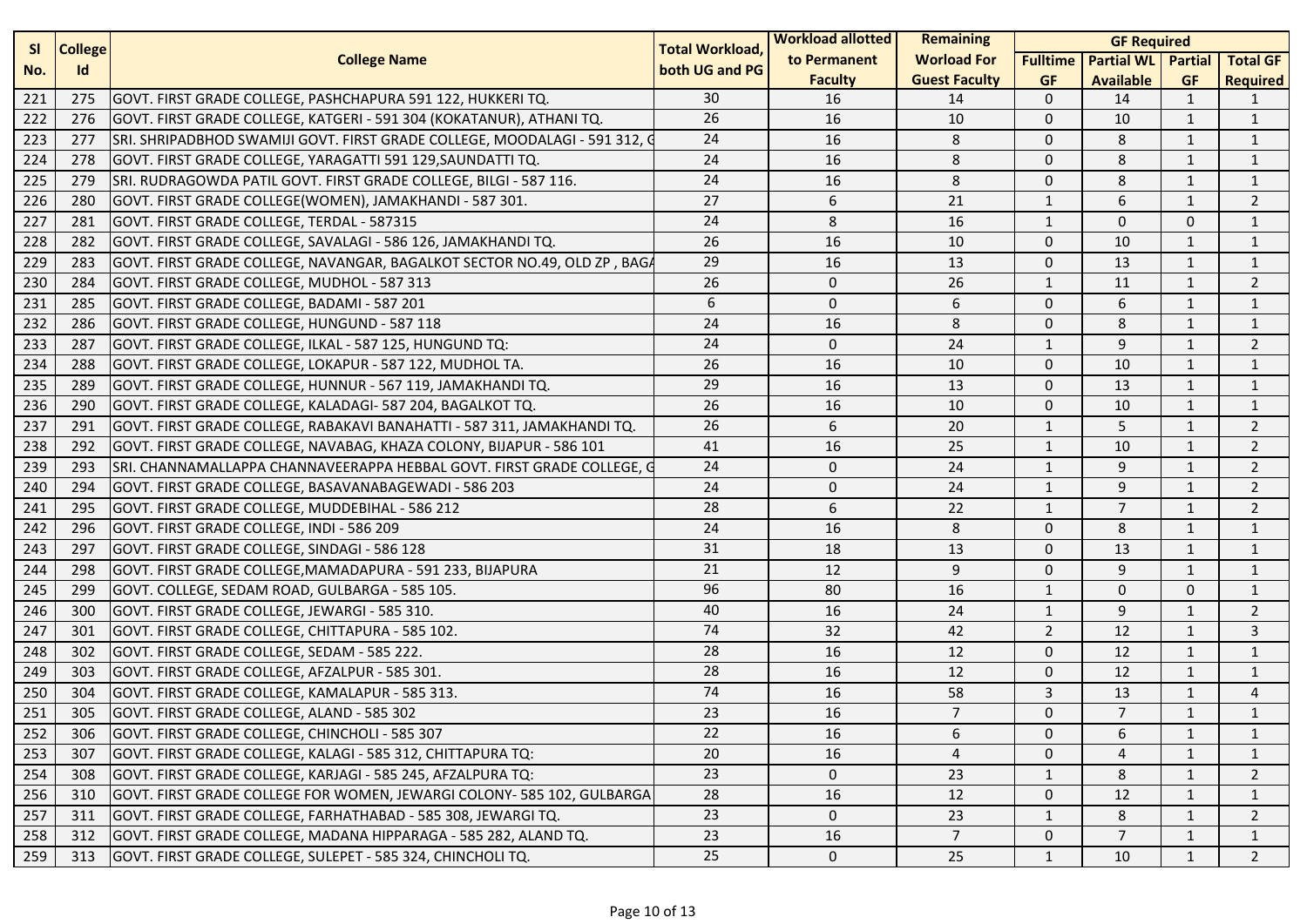| <b>SI</b><br><b>College</b> |           | <b>Total Workload,</b>                                                    | <b>Workload allotted</b> | <b>Remaining</b> | <b>GF Required</b>   |                 |                   |                |                 |
|-----------------------------|-----------|---------------------------------------------------------------------------|--------------------------|------------------|----------------------|-----------------|-------------------|----------------|-----------------|
| No.                         | <b>Id</b> | <b>College Name</b>                                                       | both UG and PG           | to Permanent     | <b>Worload For</b>   | <b>Fulltime</b> | <b>Partial WL</b> | <b>Partial</b> | <b>Total GF</b> |
|                             |           |                                                                           |                          | <b>Faculty</b>   | <b>Guest Faculty</b> | <b>GF</b>       | <b>Available</b>  | <b>GF</b>      | <b>Required</b> |
| 260                         | 315       | GOVT. FIRST GRADE COLLEGE, YADGIRI - 585 202.                             | 76                       | 16               | 60                   | 4               | 0                 | $\Omega$       | 4               |
| 261                         | 316       | GOVT. FIRST GRADE COLLEGE, GURUMITKAL - 585 214, YADGIR TQ.               | 78                       | 16               | 62                   | 4               | $\mathbf{0}$      | $\Omega$       | 4               |
| 262                         | 317       | GOVT. FIRST GRADE COLLEGE, SHAHAPUR - 585 223.                            | 47                       | 16               | 31                   | $\overline{2}$  | $\mathbf{0}$      | $\Omega$       | 2               |
| 263                         | 318       | GOVT. FIRST GRADE COLLEGE, SURAPURA - 585 224.                            | 73                       | $\mathbf 0$      | 73                   | 4               | 13                | $\mathbf{1}$   | 5               |
| 264                         | 319       | GOVT. FIRST GRADE COLLEGE, KEMBHAVI - 585 216, SHORAPUR TQ.               | 25                       | 16               | 9                    | $\mathbf 0$     | 9                 | 1              | $\mathbf{1}$    |
| 265                         | 320       | GOVT. COLLEGE, SINDHANOOR - 584 128.                                      | 104                      | 32               | 72                   | 4               | 12                | $\mathbf{1}$   | 5               |
| 266                         | 321       | GOVT. FIRST GRADE COLLEGE, MANVI - 584 123.                               | 29                       | 0                | 29                   | $\mathbf{1}$    | 14                | 1              | $\overline{2}$  |
| 267                         | 322       | SRI. SHANKARAPPA MURIGAPPA KHENDA GOVT. FIRST GRADE COLLEGE, DEVDURGA     | 25                       | 16               | 9                    | $\mathbf 0$     | 9                 | $\mathbf{1}$   | 1               |
| 268                         | 323       | DEVANAMPRIYA ASHOKA GOVT. FRIST GRADE COLLEGE, MASKI - 584 124            | 25                       | 16               | 9                    | $\mathbf 0$     | 9                 | $\mathbf{1}$   | $\mathbf{1}$    |
| 269                         | 324       | GOVT. FIRST GRADE COLLEGE, RAICHUR - 584 101                              | 39                       | 22               | 17                   | $\mathbf{1}$    | $\Omega$          | $\mathbf{0}$   | $\mathbf{1}$    |
| 270                         | 325       | GOVT. FIRST GRADE COLLEGE, LINGASAGUR - 584 122                           | 31                       | 16               | 15                   | $\mathbf{1}$    | $\Omega$          | $\Omega$       | 1               |
| 271                         | 326       | GOVT. FIRST GRADE COLLEGE, JALAHALLI - 584 116 DEVDURGA TQ.               | 21                       | 16               | 5                    | 0               | 5                 | $\mathbf{1}$   | 1               |
| 272                         | 327       | GOVT. FIRST GRADE COLLEGE, MUDGAL - 584 125, LINGASAGUR TQ.               | 23                       | $\mathbf 0$      | 23                   | $\mathbf{1}$    | 8                 | $\mathbf{1}$   | $\overline{2}$  |
| 273                         | 328       | GOVT. FIRST GRADE COLLEGE, YELBURGA - 583 236.                            | 33                       | $\mathbf 0$      | 33                   | $\overline{2}$  | $\Omega$          | $\mathbf{0}$   | $\overline{2}$  |
| 274                         | 329       | GOVT. FIRST GRADE COLLEGE, KUSTAGI - 584 121.                             | 57                       | 0                | 57                   | 3               | 12                | $\mathbf{1}$   | $\overline{4}$  |
| 275                         | 330       | SRI. KOLLI NAGESHWAR RAO GOVT. FIRST GRADE COLLEGE, GANGAVATHI - 583 227. | 112                      | 16               | 96                   | 6               | 6                 | $\mathbf{1}$   | $\overline{7}$  |
| 276                         | 331       | GOVT. FIRST GRADE COLLEGE, KOPPAL - 583 231                               | 52                       | 0                | 52                   | 3               | $\overline{7}$    | 1              | 4               |
| 277                         | 332       | GOVT. FIRST GRADE COLLEGE, HOSABANDI ARALAPURA, KOPPAL TQ:                | 18                       | $\mathbf 0$      | 18                   | $\mathbf{1}$    | $\mathbf{0}$      | $\Omega$       | $\mathbf{1}$    |
| 278                         | 333       | GOVT. FIRST GRADE COLLEGE, HITNALA - 583 234, KOPPAL TQ.                  | 11                       | $\mathbf 0$      | 11                   | $\mathbf 0$     | 11                | $\mathbf{1}$   | $\mathbf{1}$    |
| 279                         | 334       | GOVT. FIRST GRADE COLLEGE, ALAVANDI - 585 226, KOPPAL TQ.                 | 29                       | 16               | 13                   | $\mathbf 0$     | 13                | $\mathbf{1}$   | $\mathbf{1}$    |
| 281                         | 336       | GOVT. FIRST GRADE COLLEGE, HIREVANKALKUNTA - 583237, YELBURGA TQ.         | 21                       | $\mathbf 0$      | 21                   | 1               | 6                 | $\mathbf{1}$   | 2               |
| 282                         | 337       | GOVT. FIRST GRADE COLLEGE, IRKALGADA - 583 237, KOPPAL TQ.                | 18                       | 0                | 18                   | $\mathbf{1}$    | $\mathbf{0}$      | $\mathbf{0}$   | $\mathbf{1}$    |
| 283                         | 338       | GOVT. FIRST GRADE COLLEGE, KANAKAGIRI - 584 119, GANGAVATHI TQ.           | 29                       | 16               | 13                   | $\mathbf 0$     | 13                | $\mathbf{1}$   | $\mathbf{1}$    |
| 284                         | 339       | GOVT. FIRST GRADE COLLEGE, KUDLIGI - 583 135.                             | 47                       | 16               | 31                   | $\overline{2}$  | $\mathbf{0}$      | $\mathbf{0}$   | $\overline{2}$  |
| 285                         | 340       | SMT. SARALADEVI SATHESHCHANDRA AGARWAL GOVT. FIRST GRADE COLLEGE, S. N    | 41                       | 16               | 25                   | $\mathbf{1}$    | 10                | $\mathbf{1}$   | $\overline{2}$  |
| 286                         | 341       | GANGAVATHI VENKATARAMANASHETTY PADMAVATHAMMA GOVT. FIRST GRADE CO         | 66                       | 16               | 50                   | 3               | 5                 | $\mathbf{1}$   | 4               |
| 287                         | 342       | GOVT. FIRST GRADE COLLEGE, KAMPLI - 583 132, (HOSPET TQ.)                 | 26                       | 0                | 26                   | $\mathbf{1}$    | 11                | $\mathbf{1}$   | $\overline{2}$  |
| 288                         | 343       | GOVT. FIRST GRADE COLLEGE, SIRAGUPPA - 583 121.                           | 41                       | 16               | 25                   | $\mathbf{1}$    | 10                | $\mathbf{1}$   | $\overline{2}$  |
| 289                         | 344       | GOVT. FIRST GRADE COLLEGE, KURUGOD - 583 116                              | 33                       | 16               | 17                   | $\mathbf{1}$    | $\mathbf{0}$      | $\mathbf 0$    | $\mathbf{1}$    |
| 290                         | 345       | GOVT. FIRST GRADE COLLEGE, TAKKALAKOTE - 583 122, KURUGOD TQ:             | 16                       | $\mathsf{O}$     | 16                   | 1               | $\mathbf{0}$      | $\mathbf{0}$   | $\mathbf{1}$    |
| 291                         | 346       | GOVT. FIRST GRADE COLLEGE, SANDUR - 583 119                               | 29                       | 6                | 23                   | 1               | 8                 | $\mathbf{1}$   | $\overline{2}$  |
| 292                         | 347       | GOVT. FIRST GRADE COLLEGE, HOSPET - 583 201                               | 56                       | 16               | 40                   | 2               | 10                | 1              | 3               |
| 293                         | 348       | SMT. RUDRAMBA M P PRAKASH GOVT. FIRST GRADE COLLEGE, HUVINAHADAGALI -     | 40                       | $\Omega$         | 40                   | $\overline{2}$  | 10                | $\mathbf{1}$   | 3               |
| 294                         | 349       | GOVT. FIRST GRADE COLLEGE, MARIYAMMANAHALLI - 583 222, HOSPET TQ.         | 26                       | 0                | 26                   | 1               | 11                | $\mathbf{1}$   | $\overline{2}$  |
| 295                         | 350       | GOVERNMENT COMMERCE AND MANAGEMENT COLLEGE, ANANTPUR ROAD, BELLA          | 36                       | 0                | 36                   | $\overline{2}$  | 6                 | 1              | 3               |
| 296                         | 351       | GOVT. FIRST GRADE COLLEGE, MOKA - 583 117, BELLARY                        | 26                       | $\mathbf{0}$     | 26                   | 1               | 11                | 1              | 2               |
| 297                         | 352       | GOVT. FIRST GRADE COLLEGE, BIDAR - 585 401.                               | 21                       | 16               | 5                    | 0               | 5                 | 1              | 1               |
| 298                         | 353       | GOVT. FIRST GRADE COLLEGE, AURAD - 585 326                                | 25                       | 16               | 9                    | 0               | 9                 | 1              | $\mathbf{1}$    |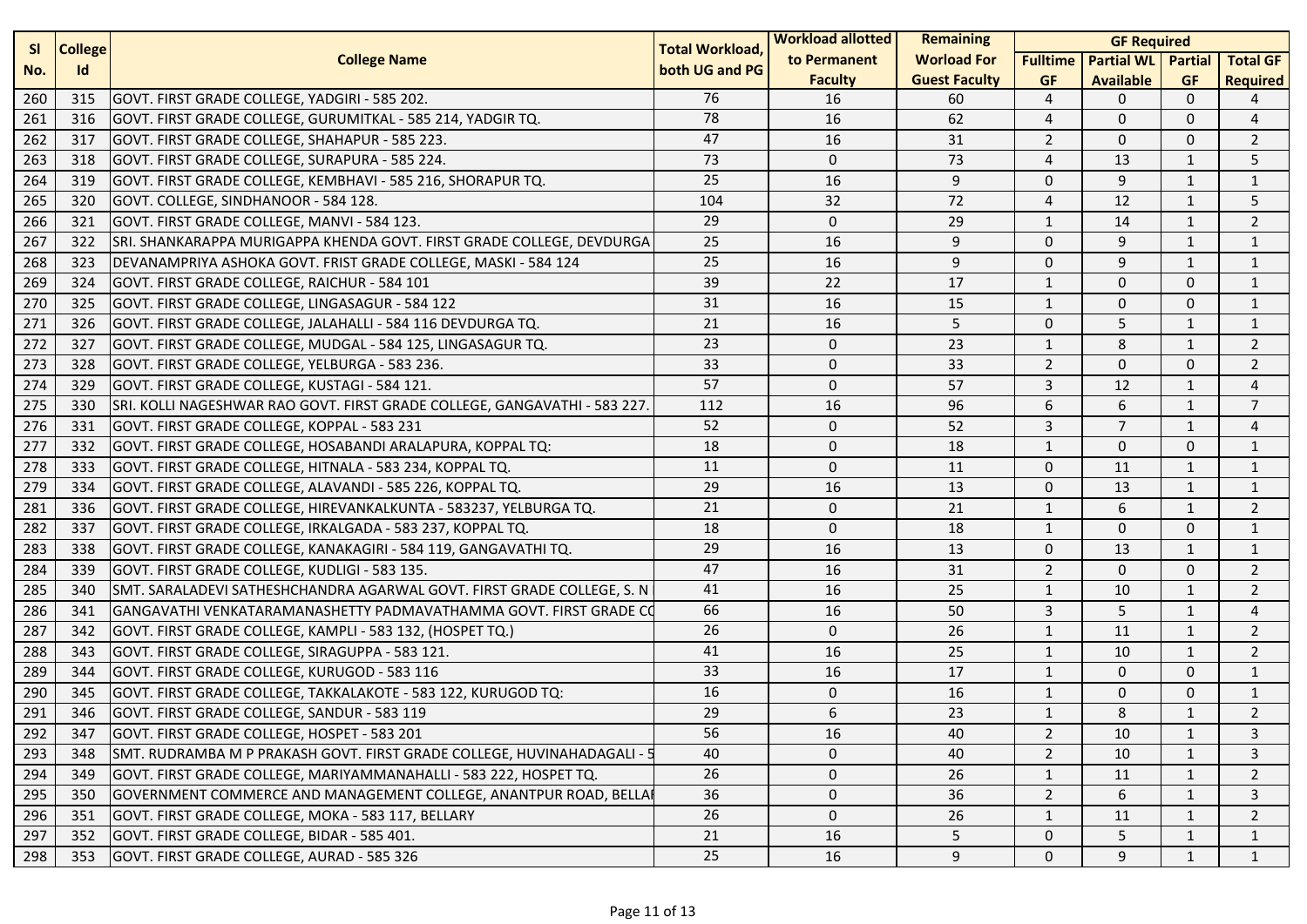| <b>SI</b><br><b>College</b> |     | <b>Total Workload,</b>                                                  | <b>Workload allotted</b> | <b>Remaining</b> | <b>GF Required</b>   |                 |                           |              |                 |
|-----------------------------|-----|-------------------------------------------------------------------------|--------------------------|------------------|----------------------|-----------------|---------------------------|--------------|-----------------|
| No.                         | Id  | <b>College Name</b>                                                     | both UG and PG           | to Permanent     | <b>Worload For</b>   | <b>Fulltime</b> | <b>Partial WL</b> Partial |              | <b>Total GF</b> |
|                             |     |                                                                         |                          | <b>Faculty</b>   | <b>Guest Faculty</b> | <b>GF</b>       | <b>Available</b>          | <b>GF</b>    | <b>Required</b> |
| 299                         | 355 | GOVT. FIRST GRADE COLLEGE, BHALKI - 585 328                             | 21                       | 0                | 21                   | 1               | 6                         | 1            | 2               |
| 300                         | 356 | GOVT. FIRST GRADE COLLEGE, HUMNABAAD - 585 330                          | 25                       | 6                | 19                   | $\mathbf{1}$    | 4                         | $\mathbf{1}$ | $\overline{2}$  |
| 301                         | 357 | GOVT. FIRST GRADE COLLEGE, KODAMBAL ROAD, CHITAGUPPA - 585 412, HUMNABA | 21                       | 16               | 5                    | $\mathbf 0$     | 5                         | 1            | $\mathbf{1}$    |
| 302                         | 358 | GOVT. FIRST GRADE COLLEGE, MANNAHALLI - 585 403, BIDAR TQ               | 23                       | 16               | $\overline{7}$       | $\mathbf 0$     | $\overline{7}$            | 1            | $\mathbf{1}$    |
| 303                         | 362 | <b>GOVT. FIRST GRADE COLLEGE, SAGAR</b>                                 | 25                       | 16               | 9                    | $\mathbf 0$     | 9                         | $\mathbf{1}$ | $\mathbf{1}$    |
| 304                         | 364 | <b>GOVT FIRST GRADE COLLEGE CS PURA, GUBBI TALUK</b>                    | 21                       | 16               | 5                    | $\mathbf 0$     | 5                         | 1            | $\mathbf{1}$    |
| 305                         | 365 | GOVT. FIRST GRADE COLLEGE, MANGALORE, YALBURGA TQ.                      | 21                       | $\mathbf 0$      | 21                   | $\mathbf{1}$    | 6                         | $\mathbf{1}$ | $\overline{2}$  |
| 306                         | 368 | GOVT. FIRST GRADE COLLEGE, SARAGUR, HD KOTE, TQ.                        | 23                       | 16               | $\overline{7}$       | $\mathbf 0$     | $\overline{7}$            | 1            | $\mathbf{1}$    |
| 307                         | 370 | GOVT. FIRST GRADE COLLEGE, BETTADAPURA, PERIYAPATTANA, TQ.              | 23                       | 16               | $\overline{7}$       | $\mathbf 0$     | $\overline{7}$            | 1            | $\mathbf{1}$    |
| 308                         | 373 | GOVT. FIRST GRADE COLLEGE, MUNIYALU, KARKALA TQ.                        | 16                       | 0                | 16                   | $\mathbf{1}$    | $\mathbf 0$               | $\mathbf 0$  | $\mathbf{1}$    |
| 309                         | 374 | GOVT. FIRST GRADE COLLEGE, MUDIPU, BANTWALA TQ.                         | 25                       | $\mathbf 0$      | 25                   | $\mathbf{1}$    | 10                        | $\mathbf{1}$ | $\overline{2}$  |
| 310                         | 377 | GOVT. FIRST GRADE COLLEGE, CHITHRALLI, HOLALKERE TQ.                    | 25                       | 16               | 9                    | $\mathbf 0$     | 9                         | $\mathbf{1}$ | $\mathbf{1}$    |
| 311                         | 378 | GOVT. FIRST GRADE COLLEGE, HUNASAGI, SURUPURA TQ.                       | 25                       | 16               | 9                    | $\mathbf 0$     | 9                         | 1            | $\mathbf{1}$    |
| 312                         | 379 | GOVT. FIRST GRADE COLLEGE, TAVARAGERI, KUSHTAGI TQ.                     | 26                       | 6                | 20                   | $\mathbf{1}$    | 5                         | 1            | $\overline{2}$  |
| 313                         | 381 | GOVT. FIRST GRADE COLLEGE, BEEDI, KHANAPURA TQ.                         | 26                       | 16               | 10                   | $\mathbf 0$     | 10                        | $\mathbf{1}$ | $\mathbf{1}$    |
| 314                         | 382 | GOVT. FIRST GRADE COLLEGE, KERUR, BADAMI TQ.                            | 26                       | 6                | 20                   | $\mathbf{1}$    | 5                         | 1            | $\overline{2}$  |
| 315                         | 383 | GOVT. FIRST GRADE COLLEGE, MANAGULI, BASAVANA BAGEWADI TQ.              | 24                       | 16               | 8                    | $\mathbf 0$     | 8                         | $\mathbf{1}$ | $\mathbf{1}$    |
| 316                         | 384 | GOVT. FIRST GRADE COLLEGE, JULAKI, INDI TQ.                             | 26                       | $\mathbf 0$      | 26                   | $\mathbf{1}$    | 11                        | 1            | $\overline{2}$  |
| 317                         | 385 | GOVT. FIRST GRADE COLLEGE, DEVARA HIPPARAGI, SINDHAGI, TQ.              | 26                       | $\mathbf{0}$     | 26                   | $\mathbf{1}$    | 11                        | 1            | $\overline{2}$  |
| 318                         | 386 | GOVT. FIRST GRADE COLLEGE, RAMPURA, BAGALKOTE TQ.                       | 24                       | $\mathbf 0$      | 24                   | $\mathbf{1}$    | 9                         | $\mathbf{1}$ | $\overline{2}$  |
| 319                         | 388 | GOVT. FIRST GRADE COLLEGE FOR WOMEN, CHITRADURGA                        | 25                       | 16               | 9                    | $\mathbf 0$     | 9                         | 1            | $\mathbf{1}$    |
| 320                         | 389 | GOVT. FIRST GRADE COLLEGE FOR WOMEN, SHIMOGA                            | 25                       | 16               | 9                    | $\mathbf 0$     | 9                         | $\mathbf{1}$ | $\mathbf{1}$    |
| 321                         | 390 | GOVT. FIRST GRADE COLLEGE FOR WOMEN, BELLARY                            | 24                       | 16               | 8                    | $\mathbf 0$     | 8                         | $\mathbf{1}$ | $\mathbf{1}$    |
| 322                         | 391 | GOVT. FIRST GRADE COLLEGE FOR WOMEN, BIDAR                              | 21                       | 16               | 5                    | $\mathbf 0$     | 5                         | 1            | $\mathbf{1}$    |
| 323                         | 392 | GOVT. FIRST GRADE COLLEGE FOR WOMEN, KOPPAL                             | 26                       | 6                | 20                   | $\mathbf{1}$    | 5                         | $\mathbf{1}$ | $\overline{2}$  |
| 324                         | 393 | GOVT. FIRST GRADE COLLEGE FOR WOMEN, RAICHUR                            | 15                       | $\mathbf{0}$     | 15                   | $\mathbf{1}$    | $\mathbf 0$               | $\mathbf 0$  | $\mathbf{1}$    |
| 325                         | 394 | GOVT. FIRST GRADE COLLEGE FOR WOMEN, YADGIR                             | 27                       | 16               | 11                   | 0               | 11                        | $\mathbf{1}$ | $\mathbf{1}$    |
| 326                         | 397 | GOVT. FIRST GRADE COLLEGE FOR WOMEN, BAGALKOTE                          | 23                       | $\mathbf{0}$     | 23                   | $\mathbf{1}$    | 8                         | $\mathbf{1}$ | $\overline{2}$  |
| 327                         | 398 | GOVT. FIRST GRADE COLLEGE FOR WOMEN, BELGAUM                            | 24                       | 16               | 8                    | $\mathbf 0$     | 8                         | $\mathbf{1}$ | $\mathbf{1}$    |
| 328                         | 399 | GOVT. FIRST GRADE COLLEGE FOR WOMEN, BIJAPUR                            | 24                       | 16               | 8                    | $\mathbf 0$     | 8                         | $\mathbf{1}$ | $\mathbf{1}$    |
| 329                         | 400 | GOVT. FIRST GRADE COLLEGE FOR WOMEN, DHARWAD                            | 21                       | 16               | 5                    | $\mathbf 0$     | 5                         | 1            | 1               |
| 330                         | 402 | GOVT. FIRST GRADE COLLEGE FOR WOMEN, HAVERI                             | 29                       | 6                | 23                   | $\mathbf{1}$    | 8                         | 1            | 2               |
| 331                         | 404 | GOVT. FIRST GRADE COLLEGE FOR WOMEN, CHICKMAGALUR                       | 22                       | 16               | 6                    | $\mathbf 0$     | 6                         | 1            | $\mathbf{1}$    |
| 332                         | 405 | GOVT. FIRST GRADE COLLEGE FOR WOMEN, PAVAGADA, TUMKUR TQ                | 21                       | 6                | 15                   | $\mathbf{1}$    | $\mathbf{0}$              | $\mathbf{0}$ | $\mathbf{1}$    |
| 333                         | 407 | GOVT. FIRST GRADE COLLEGE FOR WOMEN, DODDAPALLAPUR, BANGALORE RURAL     | 6                        | 0                | 6                    | 0               | 6                         | 1            | 1               |
| 334                         | 408 | GOVT. FIRST GRADE COLLEGE FOR WOMEN, SINDHANUR, RAICHUR                 | 24                       | 0                | 24                   | 1               | 9                         | 1            | 2               |
| 335                         | 409 | GOVT. FIRST GRADE COLLEGE FOR WOMEN, PUTTUR, DAKSHINA KANNADA           | 28                       | 6                | 22                   | $\mathbf{1}$    | $\overline{7}$            | $\mathbf{1}$ | $\overline{2}$  |
| 336                         | 908 | GOVT. FIRST GRADE COLLEGE FOR WOMEN, GANDADA KOTI, HASSAN.              | 16                       | 0                | 16                   | $\mathbf{1}$    | 0                         | $\mathbf 0$  | $\mathbf{1}$    |